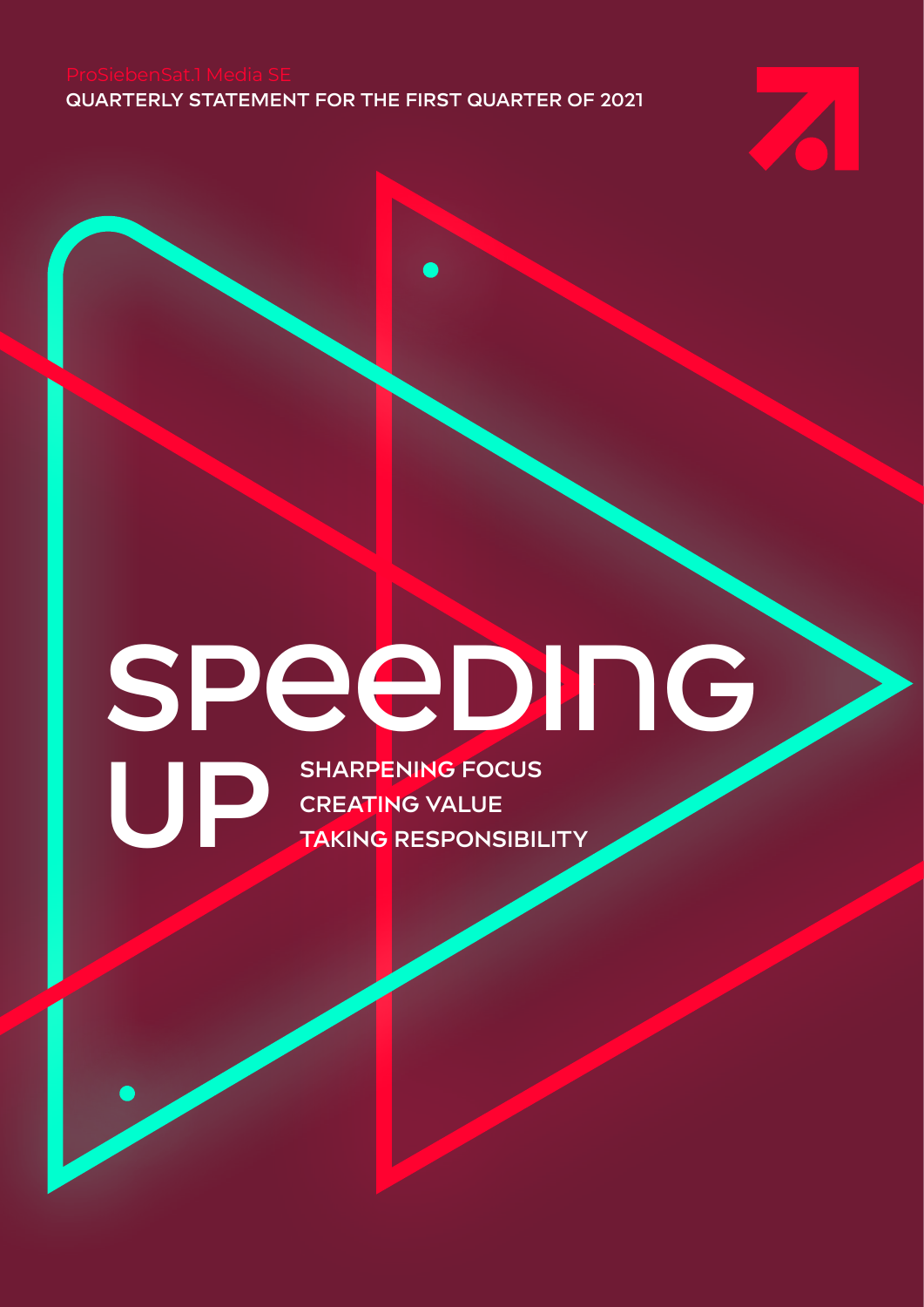<span id="page-1-0"></span>

| Q1 2021        | Q1 2020 |
|----------------|---------|
| 938            | 926     |
| 7.7            | 4.6     |
| 864            | 853     |
| 213            | 226     |
| 143            | 157     |
| 15.2           | 16.9    |
| 138            | 145     |
| $-5$           | $-12$   |
| 80             | 80      |
| 99             | 109     |
| $-7$           | $-38$   |
| 73             | 43      |
| 37             | 58      |
| 66             | 31      |
| 66             | 37      |
| $\overline{0}$ | $-7$    |
| 0.16           | 0.26    |
| 205            | 266     |
| $-25$          | $-50$   |
| $-256$         | $-335$  |
| 82             | 19      |
| 25.6           | 26.7    |
|                |         |

|                                    | 03/31/2021 | 12/31/2020 | 03/31/2020        |
|------------------------------------|------------|------------|-------------------|
| HD subscribers (in m) <sup>7</sup> | 10.8       | 10.6       | 10.2 <sub>1</sub> |
| Employees <sup>8</sup>             | 7,619      | 7,307      | 7,323             |
| Programming assets                 | 1,196      | 1,213      | 1,239             |
| Equity                             | 1,814      | 1,687      | 1,357             |
| Equity ratio (in %)                | 28.1       | 23.8       | 20.6              |
| Cash and cash equivalents          | 594        | 1,224      | 898               |
| Financial debt                     | 2,593      | 3,192      | 3,192             |
| Leverage ratio <sup>9</sup>        | 2.9        | 2.8        | 2.7               |
| Net financial debt                 | 1,999      | 1,968      | 2.294             |

**<sup>1</sup>** Total costs comprise cost of sales, selling expenses, administrative expenses and other operating expenses.

**<sup>3</sup>** Expense adjustments less income adjustments.

**<sup>4</sup>** Net income attributable to shareholders of ProSiebenSat.1 Media SE before the amortization and impairments from purchase price allocations, adjusted for the reconciling items. These include valuation effects recognized in other financial result, valuation effects of put-options and earn-out liabilities, valuation effects from interest rate hedging transactions as well as other material one-time items. Moreover, the tax effects resulting from such adjustments are also adjusted. Annual Report 2020, page 82.

**<sup>5</sup>** For a definition of the adjusted operating free cash flow, please refer to the Annual Report 2020, page 81.

**<sup>6</sup>** ProSiebenSat.1 Group; AGF in cooperation with GfK; market standard: TV; VIDEOSCOPE 1.4; Target group: 14–49.

**<sup>7</sup>** HD FTA subscribers, Germany.

**<sup>8</sup>** Full-time equivalent positions as of reporting date.

**<sup>9</sup>** Ratio net financial debt to adjusted EBITDA in the last twelve months.

**<sup>2</sup>** EBITDA before reconciling items.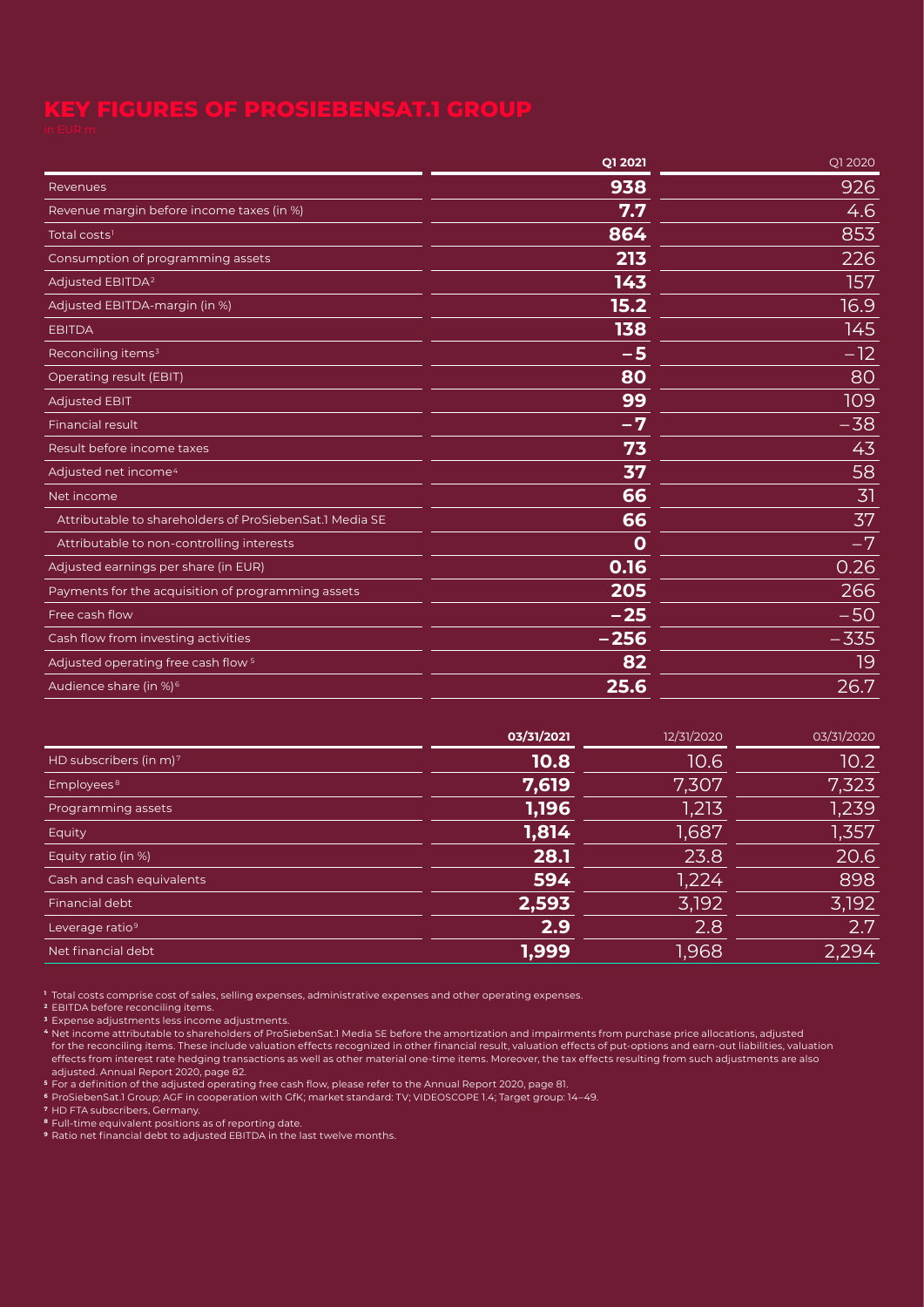

## **[KEY FIGURES OF PROSIEBENSAT.1 GROUP](#page-1-0)**

- **[AT A GLANCE](#page-3-0)**
- **[SIGNIFICANT EVENTS](#page-5-0)**
- **[BUSINESS PERFORMANCE OF PROSIEBENSAT.1 GROUP](#page-6-0)**
- [Group Environment](#page-6-1)
- [Group Earnings](#page-9-0)
- [Financial Performance of the Group](#page-13-0)
- [Group Financial Position and Liquidity](#page-14-0)

## **[RISK AND OPPORTUNITY REPORT](#page-17-0)**

- **[OUTLOOK](#page-18-0)**
- **[CONSOLIDATED INCOME STATEMENT](#page-20-0)**
- **[CONSOLIDATED STATEMENT OF COMPREHENSIVE INCOME](#page-21-0)**
- **[CONSOLIDATED STATEMENT OF FINANCIAL POSITION](#page-22-0)**
- **[CONSOLIDATED CASH FLOW STATEMENT](#page-23-0)**
- **[CONSOLIDATED STATEMENT OF CHANGES IN EQUITY](#page-24-0)**
- **[FINANCIAL CALENDAR](#page-25-0)**
- **[EDITORIAL INFORMATION](#page-25-0)**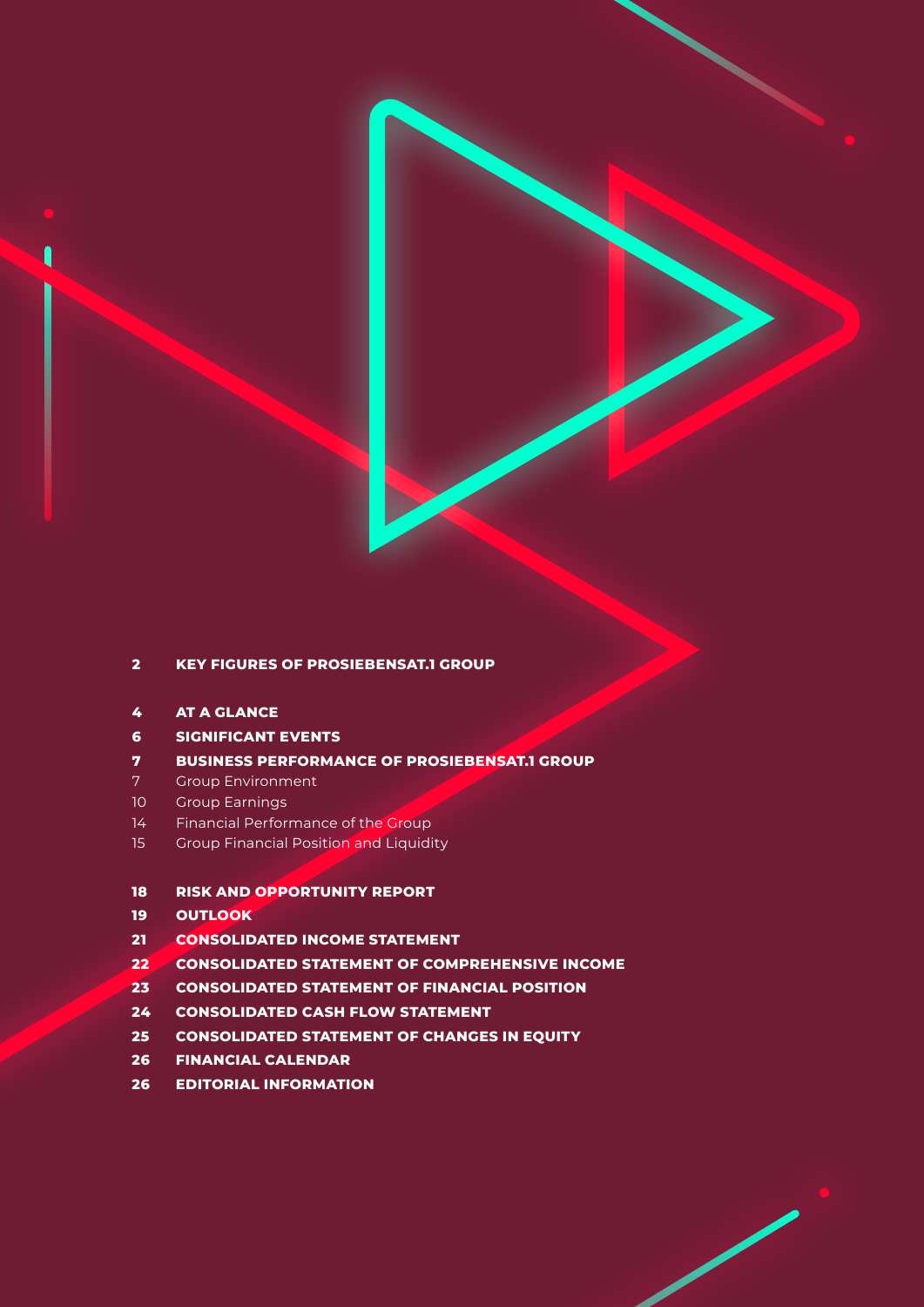# <span id="page-3-0"></span>**AT A GLANCE**

- \_ **ProSiebenSat.1 Group continues to drive forward its diversification and thus slightly grows revenues by 1% to EUR 938 million in the first quarter of 2021 – despite the continuing effects of the COVID-19 pandemic and correspondingly lower advertising revenues.**
- \_ **In the environment of the pandemic, the Group's adjusted EBITDA develops better than originally expected and is only 9% below the previous year at EUR 143 million. Strong earnings growth in the Dating and Commerce & Ventures segments largely offset the declines in the high-margin advertising business.** \_ **Both earnings growth in the Dating and Commerce & Ventures segments and**
- **efficient cost management strengthen the profitability of ProSiebenSat.1 Group.**
- \_ **Net financial debt decreases by EUR <sup>295</sup> million compared to March 31, <sup>2020</sup> despite pandemic shaped environment.**
- \_ **The Group is raising its full-year outlook for revenues by EUR <sup>100</sup> million to between EUR 4,250 million and EUR 4,450 million at the lower and upper end of the target range respectively and for adjusted EBITDA from EUR 720 million to EUR 760 million to between EUR 750 million and EUR 800 million.**

ProSiebenSat.1 Group unites leading entertainment brands with a strong Dating and Commerce & Ventures portfolio under one roof and is thus one of the most diversified media companies in Europe. This is the result of our Group strategy, which we pursue consistently. Hence, the Company focuses on synergies within the Group and uses the multi-million reach of its TV channels to establish and strengthen its own digital business areas. This means that ProSiebenSat.1 Group is harnessing the strength of its entertainment business and its extensive advertising reach to establish consumer-focused digital platforms and actively develops this portfolio with acquisitions and disposals in order to create value. In this way, the Group is driving forward its diversification by its own power. At the same time, our focus is on ensuring that each part of the Group contributes to increasing the value, with the businesses supporting one another. The aim is to make our company more synergistic, diversified and profitable, generating sustainable growth in all business areas. In order to achieve this goal, ProSiebenSat.1 has been set up in three segments as of January 2021: Entertainment, Dating and Commerce & Ventures.

In the pandemic environment, ProSiebenSat.1 Group made a good start into financial year 2021, benefiting primarily from its ongoing diversification. Strong growth was generated, among others, in the Entertainment segment outside the advertising business by program production / sales (content) and distribution, as well as investments of the Commerce & Ventures segment, which such as the online beauty provider Flaconi GmbH ("Flaconi") particularly benefited from the advertising reach of the entertainment business. In addition, both the revenue share of The Meet Group Inc. ("The Meet Group"), which is not included in the comparable previous year's period because the transaction was completed on September 4, 2020 and the revenues are only attributable to ProSiebenSat.1 Group from that date, and the strong organic growth of this company had a positive effect. In this context, the Group posted a slight increase in revenues of 1% or EUR 13 million to EUR 938 million, although advertising revenues were down year-on-year as expected due to the continuing COVID-19 restrictions. This decline in revenues in the high-margin advertising business was also largely compensated in adjusted EBITDA by cost efficiency in the Entertainment segment and strong growth in earnings in the Dating and Commerce & Ventures segments: At EUR 143 million, adjusted EBITDA was only 9% or EUR 14 million lower than the previous year's figure. In 2020, the figure was impacted by COVID-19 only as of mid-March, whereas in 2021 the effects of the pandemic were noticeable throughout the first quarter. Adjusted net income amounted to EUR 37 million (previous year: EUR 58 million). At the same time, net financial debt improved by almost EUR 300 million compared to the end of the previous year's quarter despite the pandemic-dominated environment and remained almost stable compared to the end of 2020. This reflects the Group's effective cash flow management. The Group will also continue on this positive path and therefore has slightly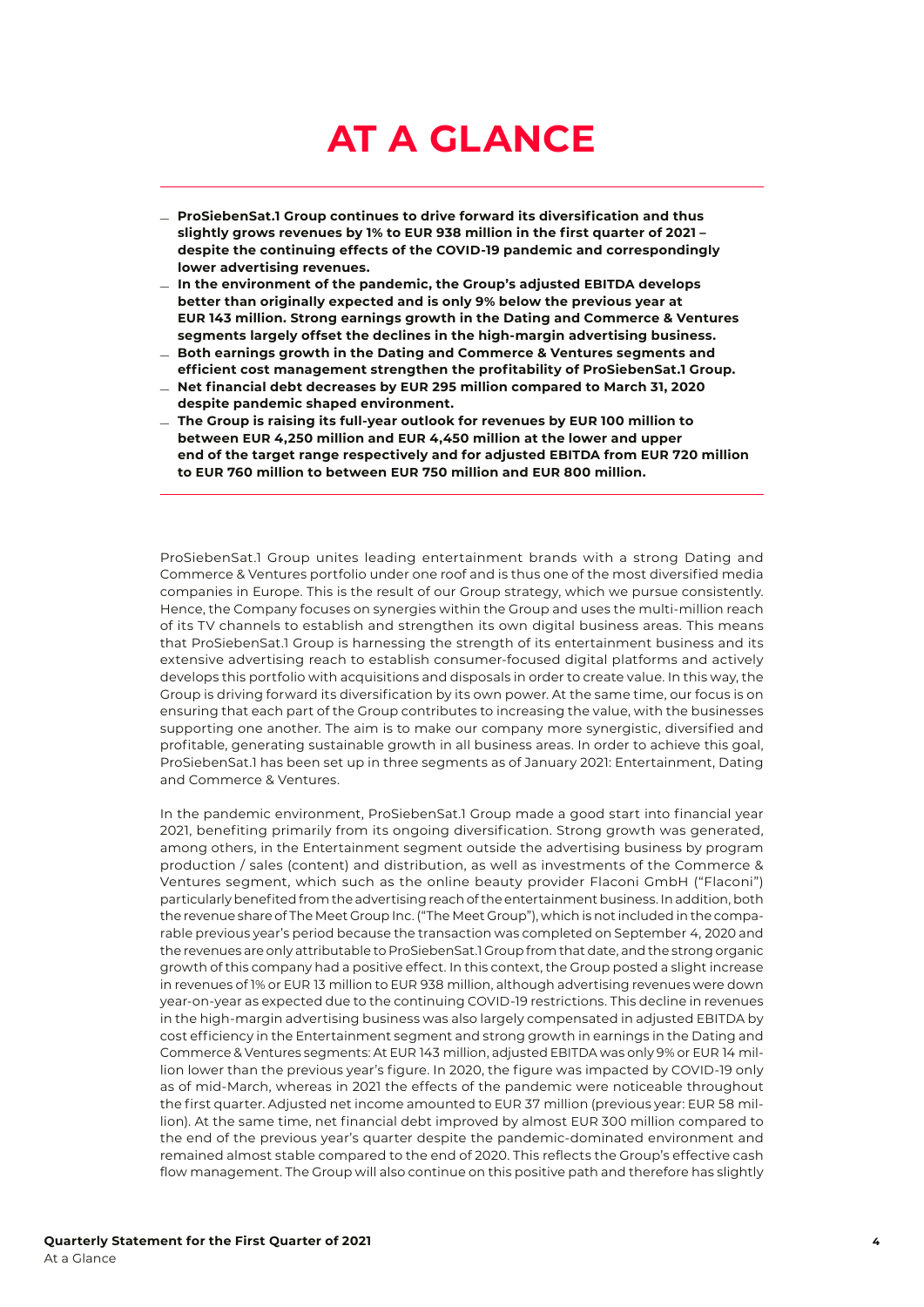raised its target ranges for revenues and adjusted EBITDA for the full-year 2021 compared to the guidance published in the Annual Report on March 4, 2021. ProSiebenSat.1 now expects revenues between EUR 4,250 million and EUR 4,450 million (previously: EUR 4,150 million to EUR 4,350 million) and adjusted EBITDA between EUR 750 million and EUR 800 million (previously: EUR 720 million to EUR 780 million).

ProSiebenSat.1's success is decisively shaped by its employees. As of March 31, 2021, ProSiebenSat.1 Group had 7,619 employees (previous year: 7,323), calculated on the basis of full-time equivalents. In particular, the increase is due to the acquisition of the US-based The Meet Group with more than 200 employees last year.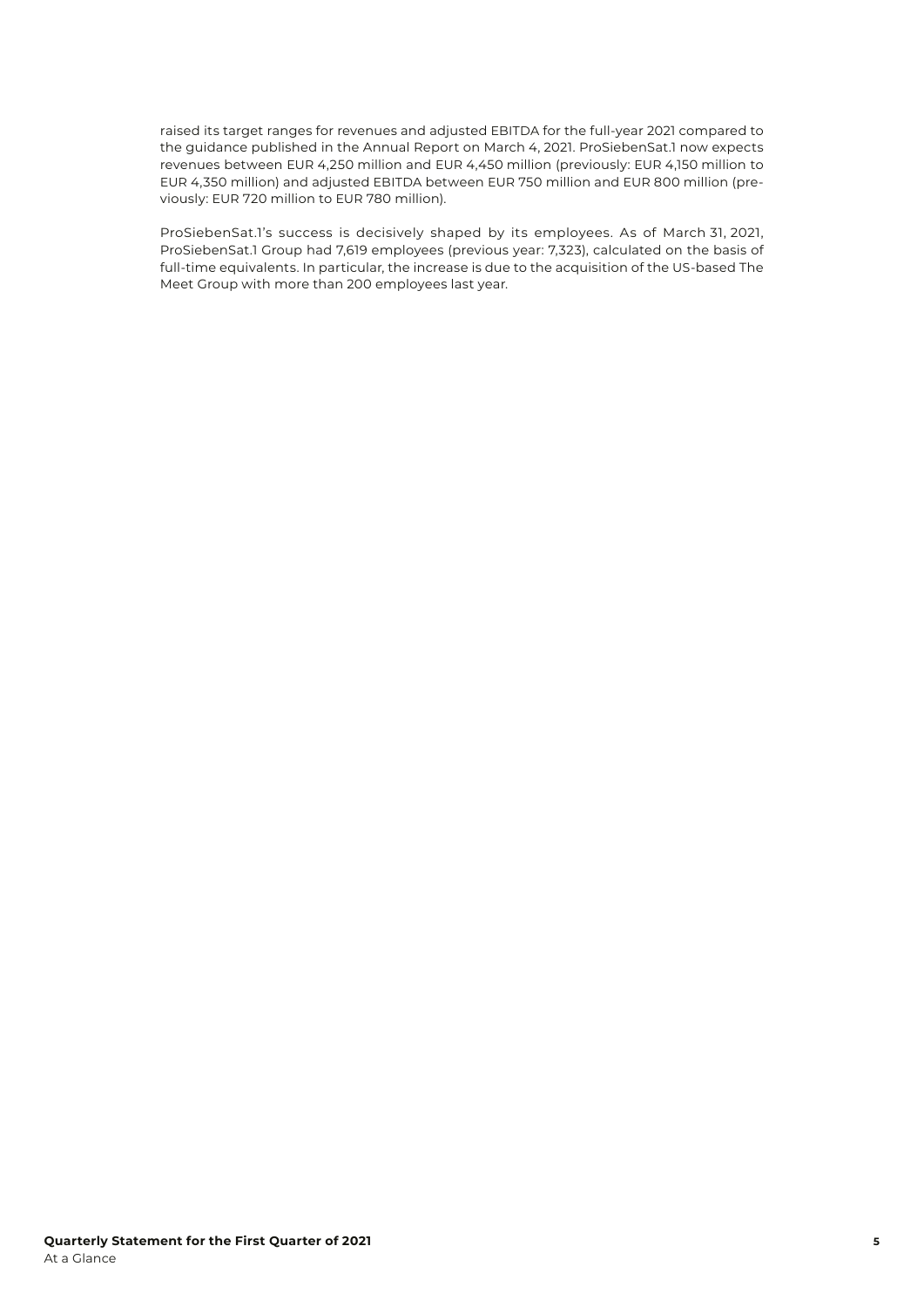# <span id="page-5-0"></span>**SIGNIFICANT EVENTS**

ProSiebenSat.1 Group has been reporting in the three segments Entertainment, Dating and Commerce & Ventures since January 1, 2021. With this setup, the Company aims to position itself in an even more synergistic, diversified and profitable way and to generate sustainable growth in all business areas, which is also reflected in the management of the Company. In connection with this, Red Arrow Studios' program production and distribution business and the digital studio Studio71 have been integrated into the Entertainment segment. The Dating segment corresponds to the former ParshipMeet Group segment and remains unchanged in its composition compared to the end of 2020. The new Commerce & Ventures segment bundles the entities of NCG - NUCOM GROUP SE ("NuCom Group") as well as the companies Marktguru and wetter.com; the Seven Ventures GmbH ("Seven Ventures") investment arm is also part of this segment. There were no other significant portfolio changes in the first quarter of 2021; however, the Group in particular strengthened the Commerce & Ventures segment through media-for-equity deals. **→** [Group Environment](#page-6-1)

As part of its active financial management, on January 15, 2021, ProSiebenSat.1 Group repaid the EUR 600 million note originally maturing in April 2021 ahead of time at nominal value (plus interest accrued up to this repayment date), after the Company exercised its three-month termination right under the terms and conditions of the note in December 2020. Until the time of its repayment on January 15, 2021, the bond was listed on the regulated market of the Luxembourg stock exchange (ISIN DE000A11QFA7); the coupon was 2.625% p.a. **→** [Borrowings](#page-14-1) [and Financial Structure](#page-14-1)

i **Due to rounding, it is possible that individual figures do not add up exactly to the totals shown.**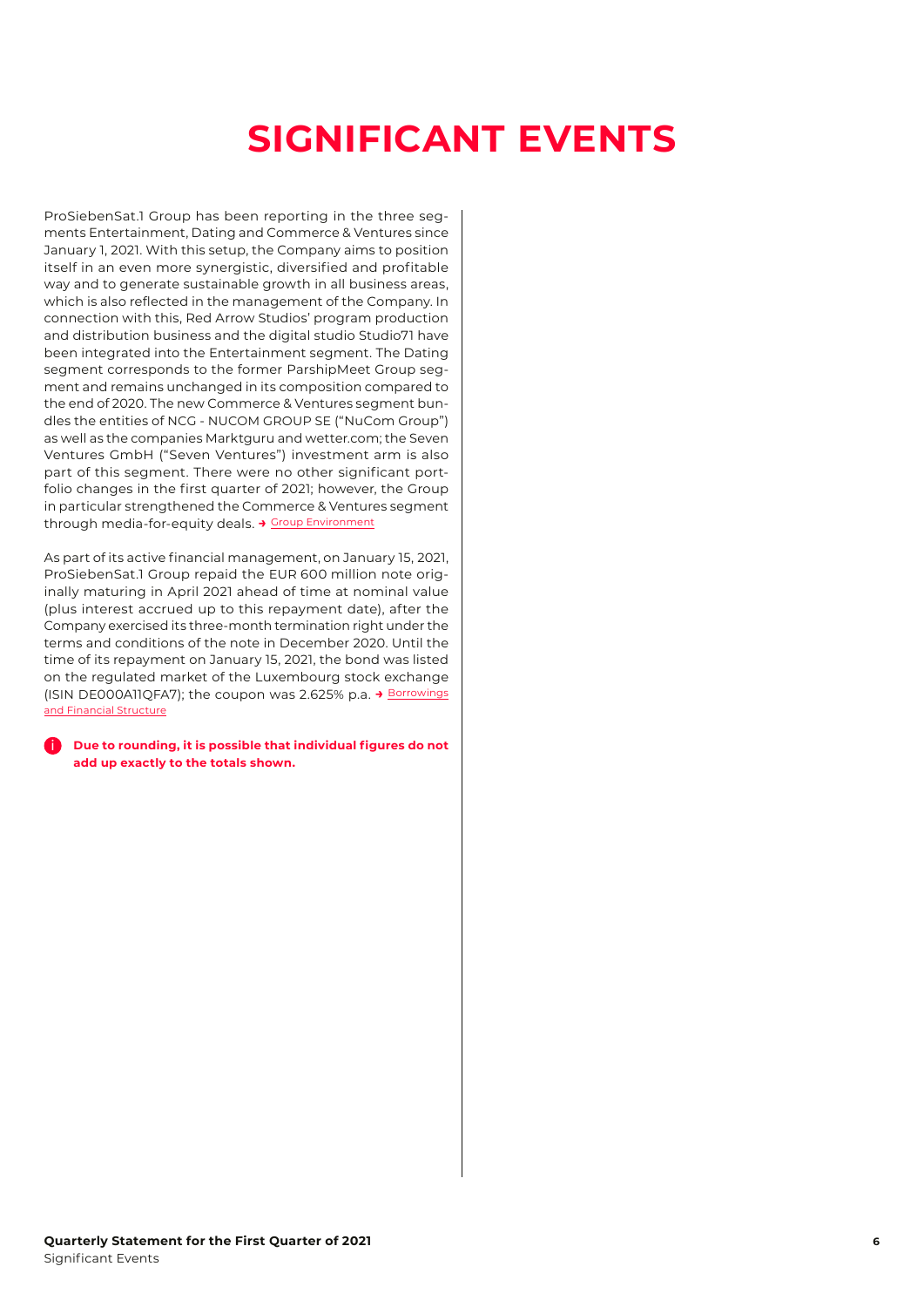# <span id="page-6-0"></span>**BUSINESS PERFORMANCE OF PROSIEBENSAT.1 GROUP**

## <span id="page-6-1"></span>**GROUP ENVIRONMENT**

## <span id="page-6-2"></span>**Economic Development**

The COVID-19 pandemic posed new challenges for the entire economy and continues to do so: After the economy recovered unexpectedly quickly around the world and in Germany in the third quarter of last year, this development initially seemed to continue at the beginning of fall. Since the end of 2020, however, another wave of COVID-19 has been spreading with a clear rise in infection rates. The associated lockdown measures have again significantly impacted economic development. According to the European Commission, the decline in the eurozone in the first quarter of 2021 is likely to be 0.9% compared to the previous quarter. For Germany, too, the outlook at the beginning of 2021 is still very subdued in light of the adverse development of the pandemic and the initially slow progress with vaccination.

Although industrial production and exports continued to develop positively in the first quarter due to robust international demand, German economic performance is expected to decline. This is due to the development in the consumerrelated service areas, which are likely to have suffered losses as a result of the lockdown restrictions. From January to February, for example, retailers in Germany reported 9.1% less revenues in real terms than in 2020. The travel and leisure industry also recorded further declines. In contrast, the online and mail order business was and is the biggest winner (+32.9% in real terms). Against this backdrop, the institutes of the Joint Economic Forecast (Gemeinschaftsdiagnose) predict a real quarter-on-quarter decline in gross domestic product of 1.8% in the first quarter of 2021. Private consumption in Germany is likely to have fallen by as much as 7.0%.

For the global economy, the German Council of Economic Experts (Sachverständigenrat) anticipates substantial growth in the second half of the year after momentum slowed in the first quarter. This is also based on economic development in the United States, one of the largest national economies, which made a buoyant start to 2021: Supported by the second stimulus package of around USD 900 billion approved at the end of last year, disposable incomes increased sharply by over 10% at the beginning of the year. Private consumption expanded considerably, although to a lesser extent than incomes, so the savings rate grew again. The economy is receiving an additional boost from the rapid vaccination progress in the US, which presents the prospect of easing the remaining infection control measures.

**DEVELOPMENT OF GROSS DOMESTIC PRODUCT IN GERMANY** in % change vs. previous quarter



Adjusted for price, seasonal and calendar effects. **Sources:** Destatis, Joint Economic Forecast Spring 2021 / e: estimate.

## **Development of ProSiebenSat.1 Group's Relevant Market Environments**

## **ENTERTAINMENT**

The economic situation respectively the restrictions on public and private life caused by the COVID-19 pandemic also have an impact on the investment behavior on the advertising market. In Germany, for example, the prospect of vaccines as well as the Christmas business still led to a significant recovery of the advertising business in the fourth quarter of 2020. However, this momentum – as already forecast by ProSiebenSat.1 at the Annual Press Conference in March 2021 – could not be carried over into the first quarter of 2021 in view of continued lockdown measures. This is shown accordingly by the gross data for the German TV and online advertising market:

According to Nielsen Media Research, investments in TV advertising fell by 4.4% to EUR 3.52 billion in the first quarter of 2021 (previous year: EUR 3.68 billion). ProSiebenSat.1 Group is the market leader in the German TV advertising market and, according to Nielsen Media Research, generated gross TV advertising revenues of EUR 1.24 billion in the first three months of the year (previous year: EUR 1.34 billion). This resulted in a market share of 35.3% (previous year: 36.2%).

By selling in-stream video ads, which are shown online before, after or during a video stream, ProSiebenSat.1 Group generated gross revenues of EUR 51.4 million in the first quarter of 2021 (previous year: EUR 58.1 million). This corresponds to a yearon-year decline of 11.5%, which also reflects the general market development. The market volume for advertising budgets in in-stream video ads in Germany recorded a decline of 4.5% to EUR 173.8 million gross (previous year: EUR 181.9 million).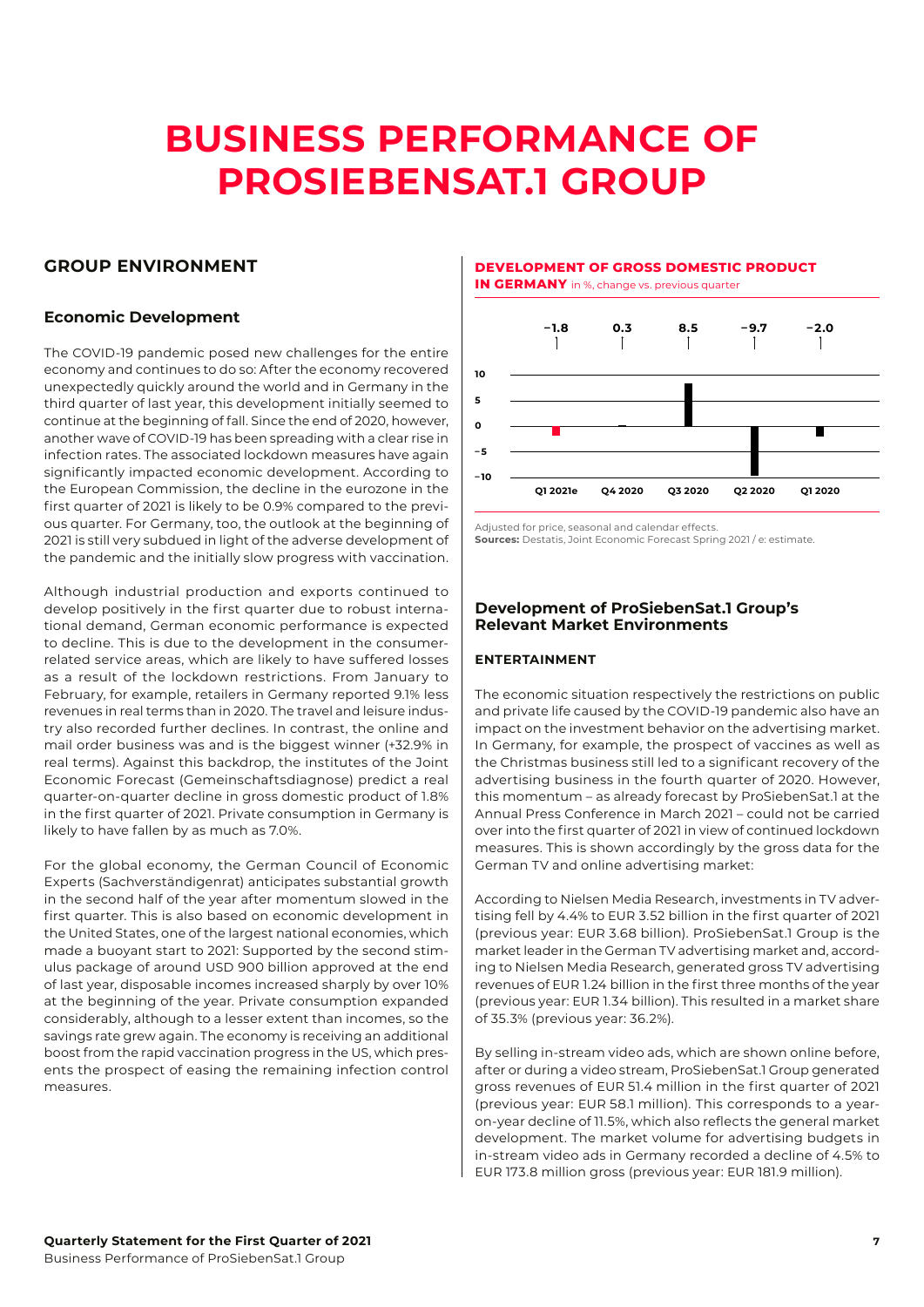For the full-year, the current forecasts for the net advertising market in Germany are significantly more positive again – especially compared to the sharp decline in advertising investments last year. However, compared to the previous year, a decline is still assumed for the first quarter of 2021 even on a net basis due to the ongoing COVID-19 restrictions. However, planned progress on vaccinations is fueling expectations that consumer spending will return in a timely manner and that advertising spending will also rise again. **→** [Future Business and Industry Environment](#page-18-1)

## **TV ADVERTISING MARKETS IN GERMANY, AUSTRIA AND SWITZERLAND ON A GROSS BASIS** in %

**Development of the TV advertising market in Q1 2021** 

|             | (Change against previous year) |
|-------------|--------------------------------|
| Germany     |                                |
| Austria     | $+11.5$                        |
| Switzerland | $+0.8$                         |
|             |                                |

|             | <b>Market shares ProSiebenSat.1</b><br><b>Group Q1 2021</b> | Market shares ProSiebenSat.1<br>Group Q1 2020 |
|-------------|-------------------------------------------------------------|-----------------------------------------------|
| Germany     | 35.3                                                        | 36.2                                          |
| Austria     | 40.1                                                        | 43.4                                          |
| Switzerland | 229                                                         | 28.1                                          |

**Germany:** January–March, gross, Nielsen Media.

**Austria:** January–March, gross, Media Focus.

**Switzerland:** January–March, the advertising market shares relate to the German-speaking part of Switzerland, gross, Media Focus.

In Germany, the ProSiebenSat.1 station family achieved a combined market share of 25.6% among viewers aged between 14 and 49 years in the first quarter of 2021 (previous year: 26.7%). The stations marketed by Ad Alliance RTL, VOX, n-tv, Super RTL, NITRO, RTLplus and VOXup had a combined audience share of 24.7% (previous year: 26.6%) and thus lost significantly in the target group relevant for the advertising market compared to ProSiebenSat.1 Group. The development of audience shares of private broadcasters in essence reflects the impact of the Germany-wide lockdown and the entailed increased provision of information, especially on the public stations.

## **AUDIENCE SHARES OF PROSIEBENSAT.1 GROUP** in %

|             | Q1 2021 | Q12020 |
|-------------|---------|--------|
| Germany     | 25.6    | 26.7   |
| Austria     | 27.8    | 27.7   |
| Switzerland | 14.4    | 15.8   |

**Germany**: ProSiebenSat.1 Group: SAT.1, ProSieben, Kabel Eins, sixx, SAT.1 GOLD, ProSieben MAXX, Kabel Eins Doku/AGF Videoforschung in cooperation with GfK; VIDEOSCOPE 1.4, January 1, 2020–March 31, 2021, market standard: TV. **Austria:** A 12–49; SAT.1 Österreich, ProSieben Austria, Kabel Eins Austria, PULS 4, sixx Austria, ProSieben MAXX Austria, SAT.1 Gold Österreich, Kabel Eins Doku Österreich, ATV + ATV 2, PULS 24; sources: AGTT/GfK TELETEST; Evogenius Reporting; January 1, 2020–March 31, 2021; weighted for number of people; including VOSDAL/time shift; standard.

**Switzerland:** Figures are based on 24 hours (Mon-Sun), all platforms, overnight +7. SAT.1 Schweiz, ProSieben Schweiz, Kabel Eins Schweiz, sixx Schweiz, SAT.1 Gold Schweiz, ProSieben MAXX Schweiz, Puls 8; advertising-relevant target group: 15- to 49-year-olds; market shares relate to German-speaking Switzerland; D-CH; total signal; source: Mediapulse TV Data.

In prime time from 8:15 p.m. to 11:00 p.m., which is particularly relevant for the advertising industry due to its high reach, the ProSiebenSat.1 station family recorded a slight increase of 0.1 percentage points to 26.1% (viewers aged 14 - 49) in the first quarter of 2021. In the process, ProSieben was the only major private station in Germany to expand its audience share in prime time year-on-year.

## **AUDIENCE SHARES OF PROSIEBENSAT.1 STATIONS IN PDIME TIME IN GEDMANY** in %

| Target group 14-49 years | Q1 2021 | Q12020 |
|--------------------------|---------|--------|
| ProSiebenSat.1 Group     | 26.1    | 26.0   |
| SAT.1                    | 7.3     | 7.8    |
| ProSieben                | 10.7    | 9.8    |
| Kabel Fins               | 4.2     | 4.5    |
| sixx                     | 1.0     | 1.1    |
| SAT.1 Gold               | 1.1     | 1.0    |
| ProSieben MAXX           | 1.0     | 1.2    |
| Kabel Eins Doku          | 0.8     | 0.6    |

Figures are based on prime time from 8:15 p.m. to 11:00 p.m. (Mon–Sun). **Source:** AGF Videoforschung in cooperation with GfK; VIDEOSCOPE 1.4, January 1, 2020–March 31, 2021, market standard: TV.

As a system relevant media company, ProSiebenSat.1 has a great responsibility: The Group makes an important contribution to the diversity of information as well as opinion especially among the young target group. In this context, ProSiebenSat.1 is increasingly focusing on local, relevant and live content in its programming strategy, also in order to differentiate itself from multinational platform providers. An important component of this are campaigns such as the "SAT.1 Waldrekord-Woche" and in-house productions such as the documentary "Black Lives Matter – Reise in ein gespaltenes Land" or "Joko & Klaas Live: Pflege ist #NichtSelbstverständlich," which handle issues relevant to society in a manner appropriate for the target group. In a seven-hour, ad-free, real-time documentary about the everyday life of a nurse in Germany, broadcast in March, Joko Winterscheidt and Klaas Heufer-Umlauf drew attention to the current situation in nursing occupations. The ProSieben format achieved a net reach of 5.99 million people. In the young target group of 14- to 39-year-olds, "Joko & Klaas Live" reached an average market share of 17.8%.

## i **Net reach is the number of all viewers aged 3 and above who watched the show for at least one minute without interruption.**

Locally produced shows – e.g. from our German production subsidiary Redseven Entertainment – set ProSiebenSat.1 apart from its competitors and sharpen the stations' brand profiles. In addition, we adapt format ideas from our international program production network specifically for the German-speaking market. Similarly, Studio71 is developing and producing more new formats for the German market. The digital studio pools ProSiebenSat.1 Group's digital-only content offerings and distributes them via digital platforms. In the first quarter of 2021, for example, Studio71 was active with around 1,400 channels, generating 10.3 billion video views a month (previous year: 9.7 billion video views<sup>1</sup>).

**<sup>1</sup>** The previous year's figure is adjusted for 500 million views per month for TV content that has no longer been offered by Studio71 since 2021.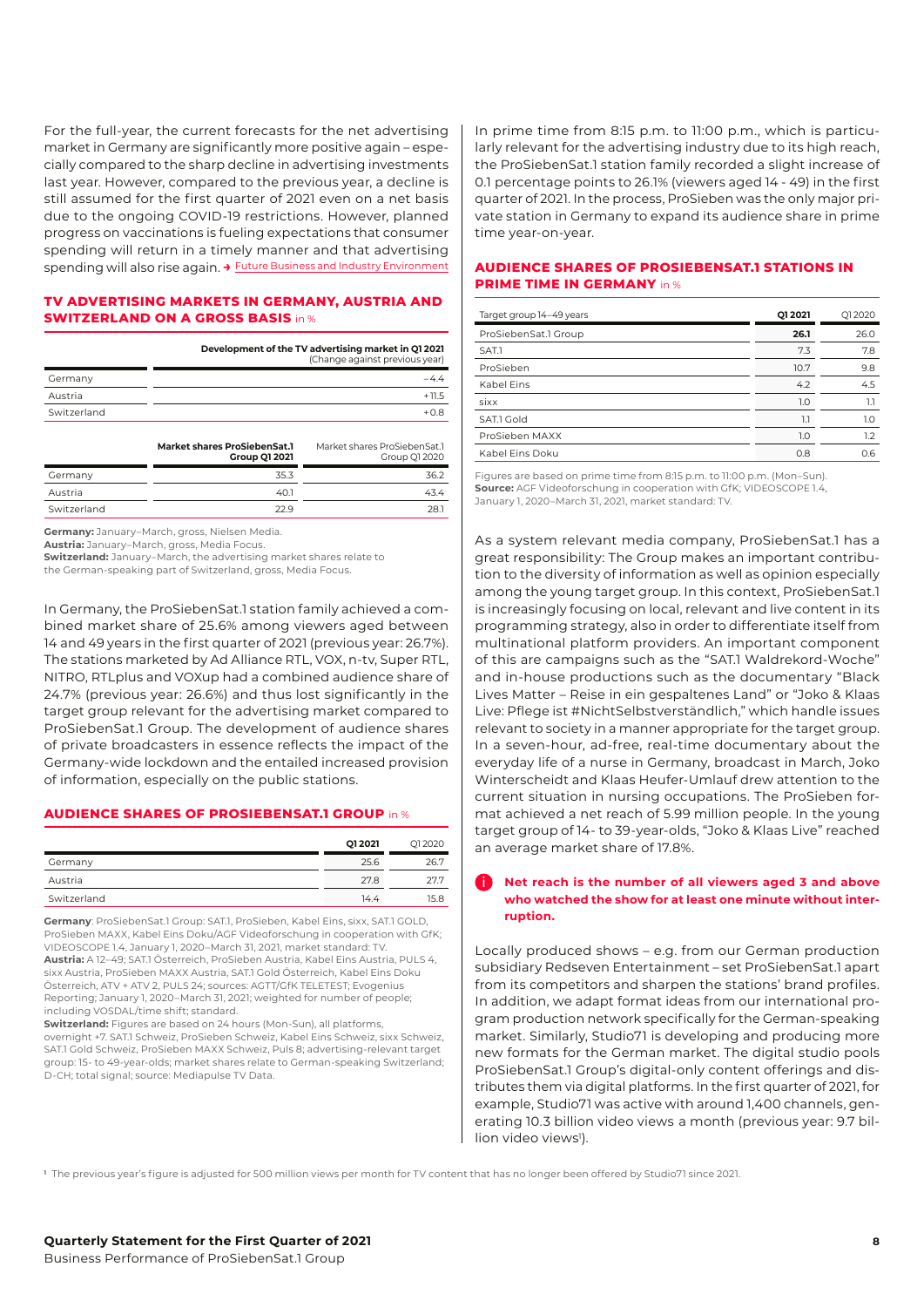In addition, ProSiebenSat.1 acquired the minority interests held in Studio71 Group by the French TF1 Group ("TF1") and the Italian Mediaset S.p.A. ("Mediaset") in February and March 2021. As a result, ProSiebenSat.1 now holds nearly all the shares in the Studio71 Group, except from a stake held by the former management. At the same time, the Studio71 Group has divested its activities in France, as synergies throughout Europe were not being realized as expected. In the future, the Studio71 Group will thus focus on the German business, which is synergistic with ProSiebenSat.1's Entertainment segment, and on the Group's fast-growing activities in North America.

The advancing digitalization creates new opportunities to adress viewers. At the same time, they open up additional ways of generating revenues beyond advertising financing. Examples include the distribution of programs in HD quality via various transmission channels: Under this business model, ProSiebenSat.1 Group participates in the technical service fees that end customers pay to the respective providers for programs in HD quality. In Germany, ProSiebenSat.1 Group's HD stations had 10.8 million users in the reporting period, 5.5% more than in the previous year. In addition, more shows were broadcast in the new ultra-high definition (UHD) standard.

## **DATING**

Dating and, in particular, interactive live videos have become global megatrends. The online dating and matchmaking markets in the US and Germany have reached a total value of up to EUR 2.3 billion (figures for 2019), with around half of the market volume attributable to social dating. Total market volume looks set to grow by between 7% and 8% each year (CAGR 2019–2022), with social dating even climbing by 11% to 13% (CAGR 2019–2022).

i **"Social dating" refers to casual chatting and meeting up with people nearby. Unlike matchmaking, where the aim is to form permanent relationships, it allows users to meet and get to know a range of different people in a relaxed environment without any clear intentions.**

With a rising number of single people – including more and more digital natives – online dating is becoming an increasingly accepted and normal way to find a partner. The business has also gained relevance during the COVID-19 pandemic and the restrictions on social contact that this entailed. By merging Parship Group and The Meet Group to form ParshipMeet Group, ProSiebenSat.1 has created a global player in the dating segment that covers the entire spectrum of dating and is broadly diversified geographically.

ParshipMeet Group can thus make its customers a more comprehensive offer for their search for a partner: An American user, for example, can first look for casual meet-ups on apps like MeetMe and Tagged, then switch to apps for more substantial dating like Skout, and finally find a partner for life on eHarmony. German users can make the same journey via Lovoo and Parship.

Thanks to extensive expertise on both sides, we want to further optimize our platforms together and benefit from synergies from the integration of both businesses. In particular, ParshipMeet Group's USP (Unique Selling Proposition), its video streaming expertise, strengthens our position in the dating business and opens up new revenue potential. Hence, we not only use ParshipMeet Group's video expertise for the Group's own apps, but also offer our vPaaS (video Platform as a Service) solution to other companies so that they can integrate live video streaming functions into their offerings themselves. In Europe, we have already successfully taken this step with the Lovoo dating app. In doing so, the brand also benefits from synergies within the Group and especially from ProSiebenSat.1 Group's reach and marketing competence. **→** [Group Earnings](#page-9-0)

Which value operating and technical synergies can create, has been demonstrated by the successful integration of eHarmony. After the acquisition in 2018, we brought the US service together with Parship and ElitePartner onto a shared platform designed for several brands and markets and improved matching, user experience and marketing activities, and thus economic performance. Today, eHarmony is benefiting significantly from these cost savings and the increased attractiveness of its offerings.

i **Further information on the environment in the dating business can be found in the →** [2020 Annual Report from page 88](https://annual-report2020.prosiebensat1.com/servicepages/downloads/files/group-environment-p7s1-ar20.pdf)**.**

## **COMMERCE & VENTURES**

ProSiebenSat.1 Group aims to use media reach to build up the digital companies bundled in the Commerce & Ventures segment into leading consumer brands. Raising brand awareness quickly is a decisive competitive factor, especially for young companies in an early stage of development. Following the principle "reach meets business idea," the ProSiebenSat.1 investment arm Seven Ventures offers media services to promising young enterprises that cannot yet afford their own television advertising budget in exchange for revenue or equity shares via the investment models "media-for-revenue" and "media-for -equity". We thus support growing companies with our advertising know-how as well as the strength of our digital and TV offerings and can acquire knowledge of new market and business models without high business risks, establish brands and accelerate growth of companies. On March 8, 2021, Seven Ventures entered into a media-for-equity agreement with Berlin-based start-up Sanity Group ("Sanity") and will invest here in the mid-single-digit million euro range. Sanity sells cannabinoid-based lifestyle and cosmetic products. With TV advertising, we offer start-ups a special form of start-up financing and can acquire company shares at favorable multiples.

Therefore, media-for-equity and media-for-revenue participations are an important component of our active portfolio management – and create value for the Group: Once the partner company successfully reached the next development stage, we take a joint decision on whether to extend our investment or participate in the growth achieved to date by exiting. This has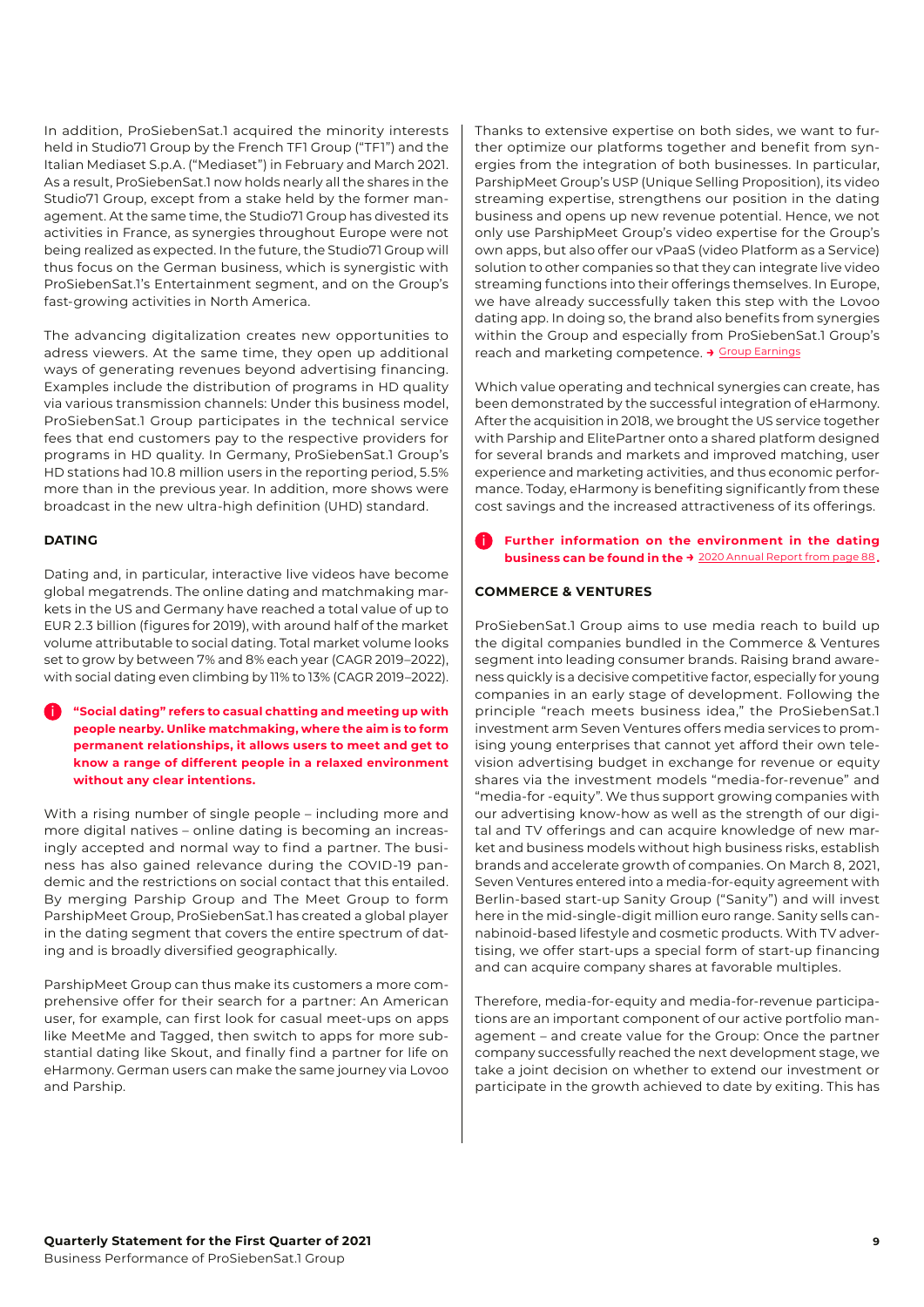not only yielded some of the investments in the present-day NuCom Group, but is also generating growth potential for the Group as a whole. This is made possible by synergies with the entertainment business. **→** [At a Glance](#page-3-0)

However, the various consumer markets in which ProSiebenSat.1 Group operates with NuCom Group all differ in their dynamics and have been affected by the impact of the COVID-19 pandemic differently.

While e-commerce services, which particularly include online bookings for travel, event and flight, bus or rail tickets, posted a significant year-on-year decline of 70% in the first quarter of 2021, the e-commerce sector as a whole grew by 28%. The food, drugstore products, medications and clothing sectors/product groups grew particularly strongly. In this environment – also driven by the use of TV advertising – the online beauty provider Flaconi continued to grow significantly in the first quarter. As official partner and co-sponsor of ProSieben's hit format "Germany's Next Topmodel - by Heidi Klum," which is currently broadcast, Flaconi benefits from synergies with the entertainment business, for example. **→** [Group Earnings](#page-9-0)

## i **Further information on the environment in the Commerce & Ventures segment can be found in the →** [2020 Annual Report](https://annual-report2020.prosiebensat1.com/servicepages/downloads/files/group-environment-p7s1-ar20.pdf) [from page 88](https://annual-report2020.prosiebensat1.com/servicepages/downloads/files/group-environment-p7s1-ar20.pdf)**.**

## <span id="page-9-0"></span>**GROUP EARNINGS**

## **Revenues**

In the first quarter of 2021, ProSiebenSat.1 Group generated **revenues** of EUR 938 million. Group revenues thus slightly increased by 1% or EUR 13 million year-on-year despite the continuing impact of the COVID-19 pandemic. Adjusted for currency effects and portfolio changes, the Group's revenues declined by 3% to EUR 853 million (previous year: EUR 880 million). On a pro-forma 1 basis, revenues in the first quarter were at the previous year's level, reflecting the good organic growth of The Meet Group.

In the period from January to March 2021, the ongoing diversification of the Group compensated for the impact of the COVID-19 pandemic on the Group's revenues, especially since the previous year's quarter had only been marked by the first COVID-19 effects from mid-March 2020. Whereas in the first quarter of 2021 advertising revenues were down year-on-year as expected due to the pandemic, the Group continued its growth in large parts of the further business areas. The Dating segment played a key role here with the integration of the fast-growing The Meet Group, with the live video area in particular becoming an increasingly important growth driver and lever for synergies in this segment. At the same time, the beauty and lifestyle brand Flaconi continued its dynamic revenue growth in the Commerce & Ventures segment, benefiting considerably from the wide reach of the ProSiebenSat.1 stations. **→** [Group Environment](#page-6-1)

## **EXTERNAL REVENUES** in EUR m

|                                               | <b>Entertainment</b> |          | Dating  |         | <b>Commerce &amp; Ventures</b> |        | <b>Total Group</b> |          |
|-----------------------------------------------|----------------------|----------|---------|---------|--------------------------------|--------|--------------------|----------|
|                                               | Q1 2021              | Q1 20 20 | Q1 2021 | Q1 2020 | Q1 2021                        | Q12020 | Q1 2021            | Q1 20 20 |
| <b>Advertising revenues</b>                   | 440                  | 510      |         |         | 31                             | 33     | 472                | 542      |
| DACH <sup>2</sup>                             | 391                  | 464      |         |         | 31                             | 33     | 422                | 497      |
| Rest of the world                             | 50                   | 45       |         |         |                                |        | 50                 | 45       |
| <b>Distribution</b>                           | 44                   | 41       |         |         |                                |        | 44                 | 41       |
| Content                                       | 103                  | 85       |         |         |                                |        | 103                | 85       |
| Europe                                        | 35                   | 34       |         |         |                                |        | 35                 | 34       |
| Rest of the world                             | 68                   | 51       |         |         |                                |        | 68                 | 51       |
| <b>Matchmaking &amp; Social Entertainment</b> |                      |          | 141     | 59      |                                |        | 141                | 59       |
| <b>Digital Platform &amp; Commerce</b>        |                      |          |         |         | 155                            | 169    | 155                | 169      |
| Consumer advice                               |                      |          |         |         | 50                             | 61     | 50                 | 61       |
| Experiences                                   |                      |          |         |         | 11                             | 14     | $\mathbb{I}$       | 14       |
| Beauty & lifestyle                            |                      |          |         |         | 94                             | 93     | 94                 | 93       |
| <b>Other revenues</b>                         | 22                   | 28       |         |         |                                |        | 23                 | 28       |
| Total                                         | 610                  | 664      | 141     | 59      | 187                            | 203    | 938                | 926      |

**<sup>1</sup>** Based on the Group's portfolio- and currency-adjusted revenues, this figure includes the revenues of The Meet Group and its currency-adjusted revenues in the previous-year quarter.

**<sup>2</sup>** DACH = German-speaking region (Germany, Austria, Switzerland).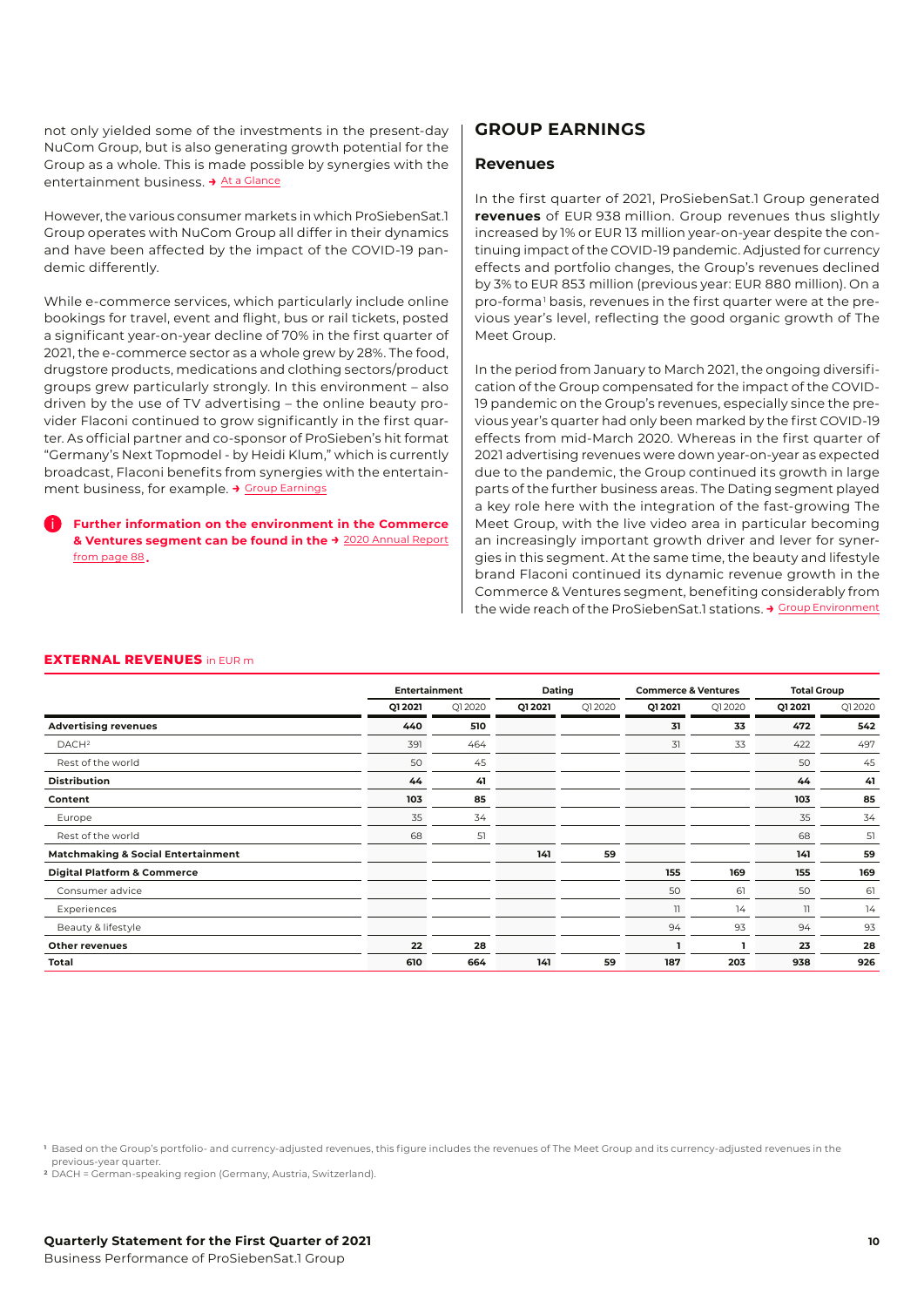#### **EXTERNAL REVENUES BY SEGMENT<sup>1</sup>**in EUR m

|                      | Q1 2021 | O1 2020 | Absolute<br>change | Change<br>in $%$ |
|----------------------|---------|---------|--------------------|------------------|
| <b>Entertainment</b> | 610     | 664     | $-54$              | $-8.1$           |
| Dating               | 141     | 59      | 82                 | $> +100.0$       |
| Commerce & Ventures  | 187     | 203     | $-16$              | $-7.7$           |
| <b>Revenues</b>      | 938     | 926     | 13                 | 1.4              |

**<sup>1</sup>** The previous year's figures have been adjusted to the segment structure in place since the first quarter of 2021.

**External revenues** in the **Entertainment** segment amounted to EUR 610 million in the first quarter of 2021 and were thus 8% or EUR 54 million below the previous year's figure. Adjusted for currency effects and portfolio changes, the decline was 6%. As expected, the ongoing pandemic-related restrictions for private households and companies also impacted the advertising industry's investment behavior. Whereas advertising revenues decreased as expected by 14% in total, revenues from program production and sales (content) rose by 20%. After several productions had been postponed or stopped in the context of the pandemic last year, production business now posted an increase in revenues again. Distribution revenues also developed dynamically, rising by 8% year-on-year due to higher numbers of HD users. Other revenues declined by 18%. This decrease was also influenced by the disposal of the hosting and infrastructure provider myLoc managed IT AG ("myLoc", previous year: EUR 3 million). **→** [Group Environment](#page-6-1)

**External revenues** in the **Dating** segment increased by EUR 82 million to EUR 141 million in the first quarter of 2021; this increase was influenced by the acquisition of the fast-growing The Meet Group in September of the previous year. Adjusted for currency effects and portfolio changes, revenues from the dating business remained about stable. On a pro-forma basis, i.e. taking into account The Meet Group's revenues for the first quarter of 2020, the segment posted an increase in revenues of 36%, with particularly dynamic growth in the live video business.

In the **Commerce & Ventures** segment, **external revenues** declined by 8% to EUR 187 million in the first quarter of 2021 (previous year: EUR 203 million). This development was attributable to the disposal and deconsolidation of the OTC provider Wind-Star Medical GmbH ("WindStar"; beauty & lifestyle) in December last year. Adjusted for currency effects and portfolio changes,

however, the segment recorded revenue growth of 10%. In the context of the COVID-19 pandemic, the online beauty provider Flaconi in particular (beauty & lifestyle) continued its positive revenue development with significant growth and more than compensated for the negative effects that the lockdown measures are still having on individual portfolio companies. These include the rental car comparison portal Billiger Mietwagen (Silvertours GmbH; consumer advice) and the experience and leisure business of Jochen Schweizer mydays Holding GmbH ("Jochen Schweizer mydays"; experiences).

## **Revenues by Segment**

#### **REVENUE SHARE BY SEGMENT<sup>1</sup>**

|                              | 01 20 21 | 012020 |
|------------------------------|----------|--------|
| <b>Entertainment</b>         |          |        |
| Advertising revenues DACH    | 42%      | 50%    |
| Other Entertainment revenues | 23%      | 22%    |
| Dating                       | 15%      | 6%     |
| Commerce & Ventures          | 20%      | 22%    |

**<sup>1</sup>** The previous year's figures have been adjusted to the segment structure in place since the first quarter of 2021.

## **Adjusted EBITDA**

The Group's **adjusted EBITDA** decreased by 9% or EUR 14 million year-on-year to EUR 143 million in the first quarter of 2021 and thus slightly less than originally expected. The **adjusted EBITDA margin** was 15.2% (previous year: 16.9%). While the decline in revenues in the high-margin advertising business in the Entertainment segment had a negative impact on adjusted EBITDA, the Dating and Commerce & Ventures segments recorded strong growth rates. The Group also initiated targeted cost measures at the beginning of the pandemic and implemented these consistently throughout the Group. In this way, ProSiebenSat.1 Group managed to compensate for the declines in advertising business due to COVID-19 to a large extent.

In the **Entertainment** segment, **adjusted EBITDA** decreased by 32% or EUR 46 million to EUR 97 million and the **adjusted EBITDA margin** amounted to 15.3% (previous year: 20.7%). This

|                                  | 012021 | O1 2020 | Absolute<br>change | Change in % | <b>Adjusted EBITDA margin</b><br>in Q1 2021 (in %) <sup>2</sup> | Adjusted EBITDA margin<br>in Q1 2020 (in %) <sup>2</sup> |
|----------------------------------|--------|---------|--------------------|-------------|-----------------------------------------------------------------|----------------------------------------------------------|
| Entertainment                    | 97     | 143     | $-46$              | $-31.9$     | 15.3                                                            | 20.7                                                     |
| Dating                           | 33     | 16      | 17                 | $> +100.0$  | 23.5                                                            | 26.8                                                     |
| Commerce & Ventures              |        |         |                    | $> +100.0$  | 8.9                                                             | 2.9                                                      |
| Reconciliation (Holding & other) | $-4$   | $-8$    |                    | $-47.7$     |                                                                 |                                                          |
| <b>Total adjusted EBITDA</b>     | 143    | 157     | -14                | $-8.9$      | 15.2                                                            | 16.9                                                     |

## **ADJUSTED EBITDA BY SEGMENT<sup>1</sup>** in EUR m

**<sup>1</sup>** The previous year's figures have been adjusted to the segment structure in place since the first quarter of 2021.

**<sup>2</sup>** Based on segment revenues.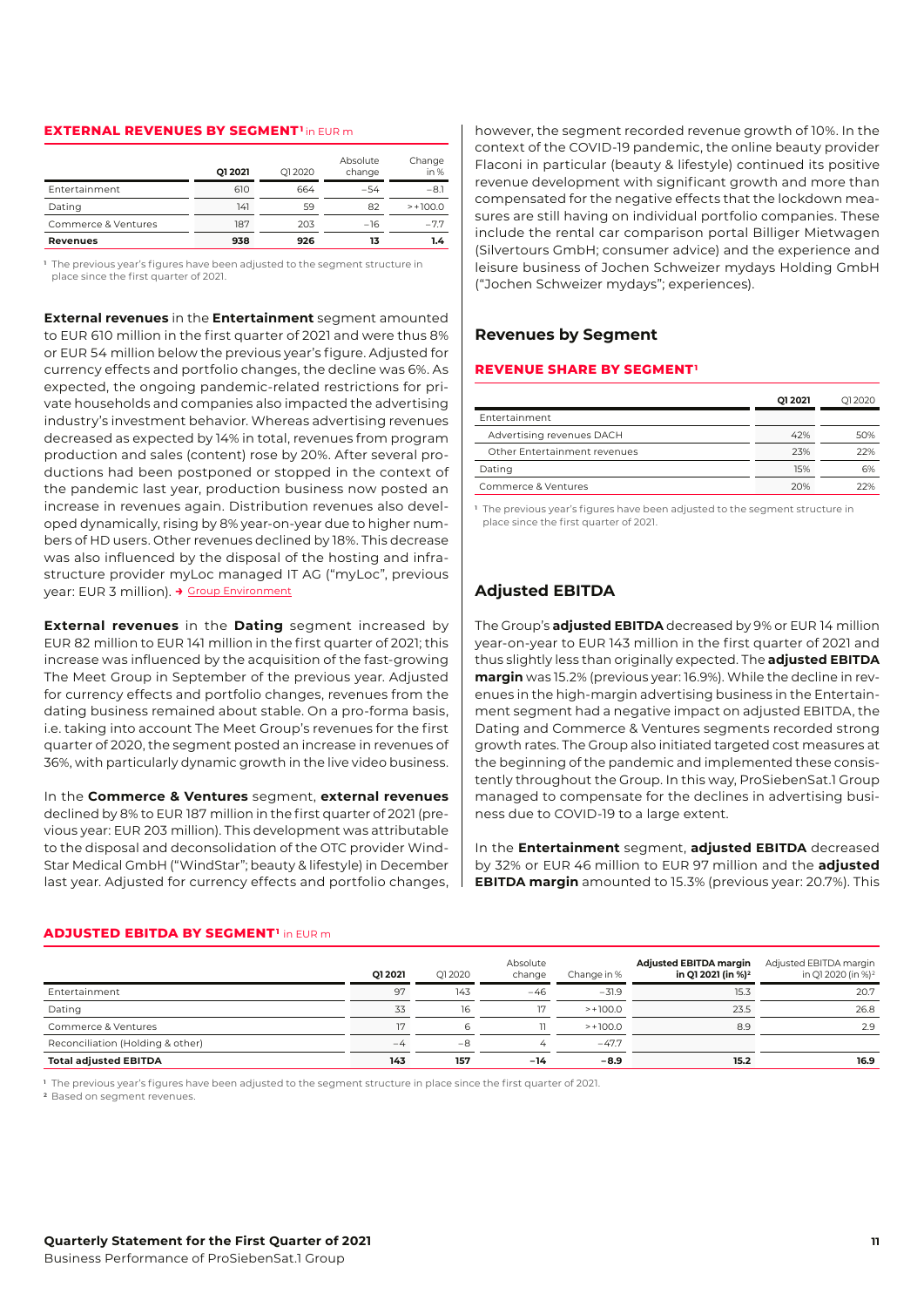development reflects the decline in revenues in the high-margin advertising business. By contrast, growth in the content and distribution businesses – alongside effective cost management – had a positive impact on the segment's profitability.

The **Dating** segment recorded significant growth in **adjusted EBITDA** in the first quarter of 2021: The figure more than doubled to EUR 33 million (previous year: EUR 16 million). This earnings growth is largely due to the acquisition of The Meet Group and its strong performance in comparison to the previous year. By contrast, the **adjusted EBITDA margin** decreased to 23.5% (previous year: 26.8%). This development reflects the different margin structures and the considerably stronger growth in the social entertainment business compared to the more profitable matchmaking business.

**Adjusted EBITDA** in the **Commerce & Ventures** segment also improved significantly in the first quarter of 2021. It increased by EUR 11 million to EUR 17 million. At the same time, the **adjusted EBITDA margin** rose to 8.9% (previous year: 2.9%). This was particularly due to cost measures which have been implemented since the beginning of the pandemic. Against this backdrop, all companies with the exception of the rental car comparison portal improved their earnings contributions year-on-year and thus compensated for the loss of the positive earnings contribution from WindStar (previous year: EUR 5 million).

In the context of the pandemic-impacted entertainment business, the Group's **EBITDA** also recorded a decline; it decreased by 5% or EUR 7 million to EUR 138 million. However, **EBIT** stabilized year-on-year, reflecting lower reconciling items and lower depreciation and amortization. A reconciliation of the different earnings figures is as follows:

## **RECONCILIATION OF ADJUSTED EBITDA TO NET INCOME**  in EUR m

|                                               | 012021 | O12020 | Absolute<br>change | Change<br>in $%$ |
|-----------------------------------------------|--------|--------|--------------------|------------------|
| <b>Adjusted EBITDA</b>                        | 143    | 157    | $-14$              | $-8.9$           |
| Reconciling items                             | $-5$   | $-12$  | 7                  | $-60.9$          |
| <b>EBITDA</b>                                 | 138    | 145    | $-7$               | $-4.7$           |
| Depreciation, amortization<br>and impairments | $-58$  | $-64$  | 6                  | $-9.9$           |
| thereof from purchase price<br>allocations    | $-14$  | $-16$  | $\mathcal{P}$      | $-10.2$          |
| <b>Operating result (EBIT)</b>                | 80     | 80     | ი                  | $-0.5$           |
| Financial result                              | $-7$   | $-38$  | 31                 | $-80.8$          |
| Income taxes                                  | $-7$   | $-12$  | 5                  | $-44.7$          |
| Net income                                    | 66     | 31     | 35                 | $> +100.0$       |

The **reconciling items** amounted to minus EUR 5 million in the first quarter of 2021 compared to minus EUR 12 million in the previous year. The largest single item was fair value adjustments of share-based payments in the amount of minus EUR 3 million (previous year: EUR 3 million). This was due to the positive share price development of ProSiebenSat.1 Media SE in the first quarter of 2021. Costs in the amount of EUR 1 million resulted from

M&A projects (previous year: EUR 7 million), which were mainly attributable to the Commerce & Ventures segment. Expenses from other one-time items also decreased and amounted to EUR 1 million (previous year: EUR 7 million).

## **PRESENTATION OF RECONCILING ITEMS WITHIN ADJUSTED EBITDA** in EUR m

|                                                | 012021   | O12020 |
|------------------------------------------------|----------|--------|
| <b>Adjusted EBITDA</b>                         | 143      | 157    |
| M&A-related expenses                           | $\equiv$ |        |
| Reorganization expenses                        |          |        |
| Fair value adjustments of share-based payments | $-3$     |        |
| Expenses from other one-time items             | $-$      |        |
| <b>Reconciling items</b>                       | -5       | $-12$  |
| <b>EBITDA</b>                                  | 138      | 145    |

In total, **depreciation, amortization and impairments** amounted to EUR 58 million in the first quarter of 2021 (previous year: EUR 64 million). Impairment losses decreased year-onyear to EUR 1 million (previous year: EUR 7 million). Amortization of intangible assets amounted to EUR 39 million (previous year: EUR 38 million), while depreciation of property, plant and equipment came to EUR 18 million (previous year: EUR 20 million).

## **Financial result**

The **financial result** amounted to minus EUR 7 million in the first quarter of 2021 (previous year: EUR –38 million) and was influenced by various, in some cases opposing developments and previous-year comparative effects:

The **interest result** amounted to minus EUR 9 million (previous year: EUR –16 million). This decrease was mainly due to tax interest income of EUR 7 million in connection with the decree on applying taxation under the controlled foreign corporation (CFC) rules. **→** [Income Taxes](#page-12-0)

The **result from investments accounted for using the equity method**, also recognized in the financial result, was at the previous year's level at minus EUR 13 million (previous year: EUR –13 million). It primarily includes the Group's 50% share of Joyn's profit or loss.

The **other financial result** amounted to EUR 15 million (previous year: EUR –9 million). On the one hand, this includes effects from the valuation of contingent purchase price liabilities of minus EUR 3 million (previous year: EUR 15 million). On the other hand, the other financial result includes valuation effects from other financial instruments of EUR 23 million (previous year: EUR –22 million), which are made up of various individual items and are mainly attributable to the Commerce & Ventures segment.

These were partly offset by currency translation results of minus EUR 4 million (previous year: EUR –1 million).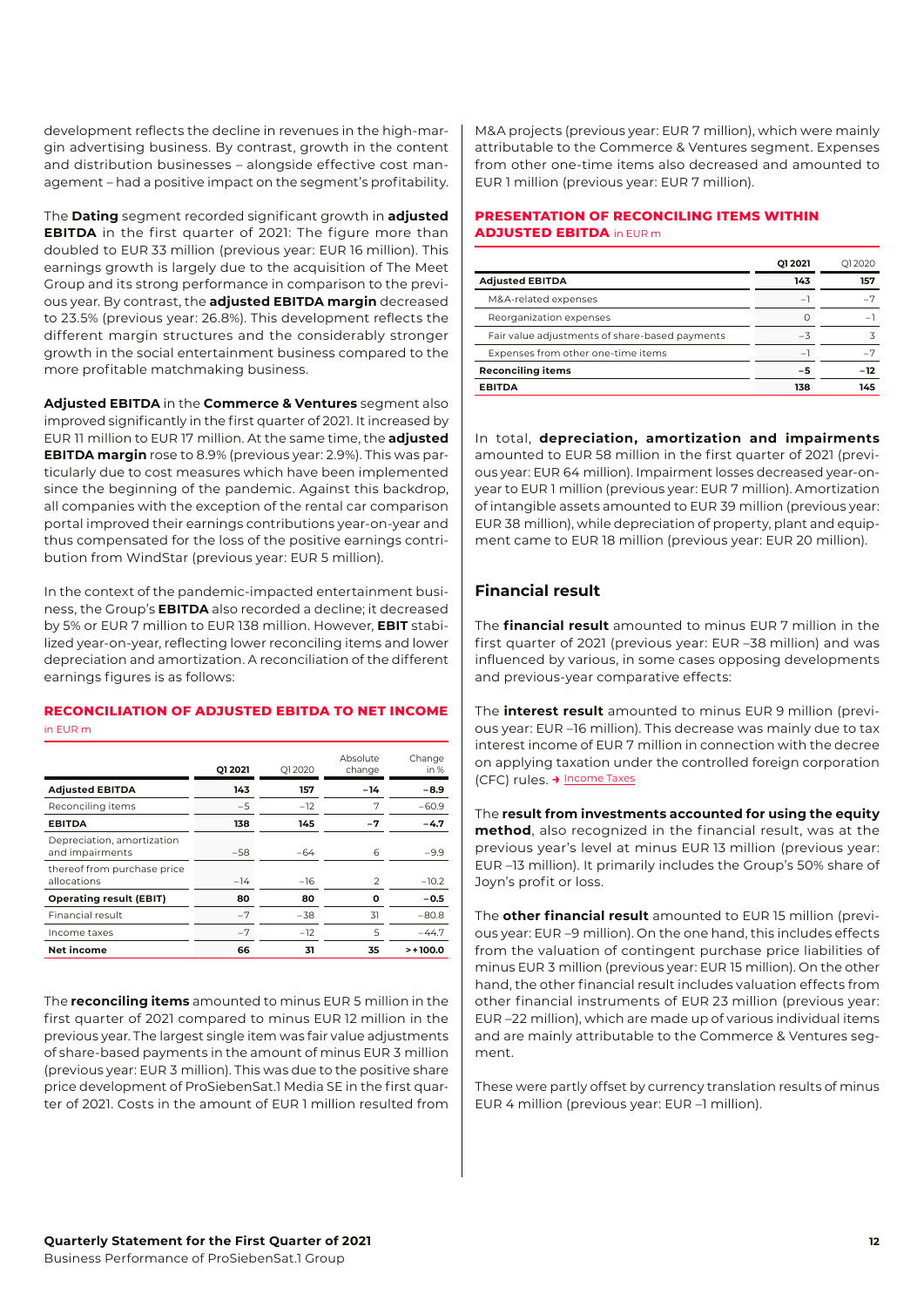## <span id="page-12-0"></span>**Income taxes**

**Income taxes** amounted to EUR 7 million in the first quarter of 2021 (previous year: EUR 12 million). As mentioned in the annual financial statements for 2020, this amount includes an adjustment of the provision for uncertain tax positions due to a decree by the tax authorities regarding a trade tax reduction for amounts from taxation under the controlled foreign corporation (CFC) rules of EUR 13 million. This led to a decrease in the effective tax rate to 9.1% in the first quarter of 2021 (previous year: 28.0%). Taking account of the above effect, the adjusted tax rate was 35.8%.

## **Net Income and Adjusted Net Income**

**Net income** developed positively, increasing by EUR 35 million to EUR 66 million in the first quarter of 2021. This significant growth was mainly based on the positive development of the financial result as described above.

**Adjusted net income** amounted to EUR 37 million (previous year: EUR 58 million). This decrease largely reflects the development of adjusted EBITDA and the adjusted financial result. The reconciling items relevant in calculating adjusted net income are presented in the statement of reconciliation below. Basic adjusted earnings per share amounted to EUR 0.16 for the first quarter of 2021 (previous year: EUR 0.26).

#### **RECONCILIATION OF ADJUSTED NET INCOME** in EUR m

|                                                                                  | Q1 2021 | Q1 2020 | Absolute<br>change | Change<br>in % |
|----------------------------------------------------------------------------------|---------|---------|--------------------|----------------|
| Net income                                                                       | 66      | 31      | 35                 | $> +100.0$     |
| Reconciling items within<br><b>EBITDA</b>                                        | 5       | 12      | $-7$               | $-60.9$        |
| Depreciation, amortization<br>and impairments from<br>purchase price allocations | 14      | 16      | $-2$               | $-10.2$        |
| Valuation effects in other<br>financial result                                   | $-23$   | 22      | $-45$              | $> -100.0$     |
| Valuation effects<br>of put options and<br>earn-out liabilities <sup>1</sup>     | 4       | $-14$   | 18                 | $> -100.0$     |
| Valuation effects from<br>interest rate hedging<br>transactions                  | O       | -1      | 1                  | $-100.0$       |
| Other effects                                                                    | $-6$    | 3       | $-9$               | $> -100.0$     |
| Tax effects on adjustments                                                       | $-17$   | $-10$   | $-7$               | 63.8           |
| Subtotal                                                                         | 43      | 58      | $-15$              | $-26.0$        |
| Net income attributable to<br>non-controlling interests                          | O       | 7       | $-7$               | $> -100.0$     |
| Adjustments attributable to<br>non-controlling interests                         | -6      | -6      | 0                  | $-6.2$         |
| Net income attributable to<br>adjusted non-controlling<br>interests              | -6      | ı       | -6                 | $> -100.0$     |
| <b>Adjusted net income</b>                                                       | 37      | 58      | $-21$              | $-36.7$        |
| <b>Adjusted earnings per</b><br>share (in EUR)                                   | 0.16    | 0.26    |                    |                |

**<sup>1</sup>** Including compounding and foreign currency effects of EUR 1 million (previous year: EUR 1 million).

## **Key Income Statement Items**

### **INCOME STATEMENT** in EUR m

|                                                         | 012021   | O12020        |
|---------------------------------------------------------|----------|---------------|
| Revenues                                                | 938      | 926           |
| Cost of sales                                           | $-584$   | $-551$        |
| Selling expenses                                        | $-157$   | $-163$        |
| Administrative expenses                                 | $-122$   | $-134$        |
| Other operating income/expenses                         | 5        | $\mathcal{P}$ |
| <b>Operating result (EBIT)</b>                          | 80       | 80            |
| Financial result                                        | $-7$     | $-38$         |
| Income taxes                                            | $-7$     | $-12$         |
| <b>Net income</b>                                       | 66       | 31            |
|                                                         |          |               |
| Attributable to shareholders of ProSiebenSat.1 Media SF | 66       | 37            |
| Non-controlling interests                               | $\Omega$ | $-7$          |

## **Functional Costs**

The **cost of sales** rose by 6% to EUR 584 million in the first quarter of 2021 (previous year: EUR 551 million). This change is largely due to the acquisition of The Meet Group (EUR 61 million) and the disposal of WindStar (EUR 23 million). Adjusted for these effects, there was a slight decrease in the cost of sales of EUR 5 million or 1%. There was a revenue-driven rise in costs at Flaconi (EUR 19 million) and in the program production area (EUR 12 million). However, this was offset by cost measures which were implemented throughout the Group at the beginning of the COVID-19 pandemic. In addition, the costs of the rental car comparison portal and of the offers in the experiences area decreased in line with their revenues.

The programming expenses recognized in the cost of sales totaled EUR 227 million (previous year: EUR 240 million). This decrease reflects lower consumption of programming assets in the amount of EUR 213 million taking account of the provisions recognized for onerous contracts (previous year: EUR 226 million), which mainly related to the year 2018. At the same time, expenses for productions recognized immediately remained at the previous year's level (EUR 14 million).

The Group's **selling expenses** declined by 3% year-on-year to EUR 157 million (previous year: EUR 163 million) due to clear cost efficiency within the Group.

Consistent cost management in all segments also had a very clear impact on **administrative expenses,** which decreased by 9% to EUR 122 million in the first quarter of 2021 (previous year: EUR 134 million). This shows the impact of the cost measures due to COVID-19, such as savings in travel and consulting expenses. Amortization of intangible assets also decreased.

The Group's personnel expenses reported in the cost of sales, selling expenses and administrative expenses amounted to EUR 192 million in the first quarter of the year. This corresponds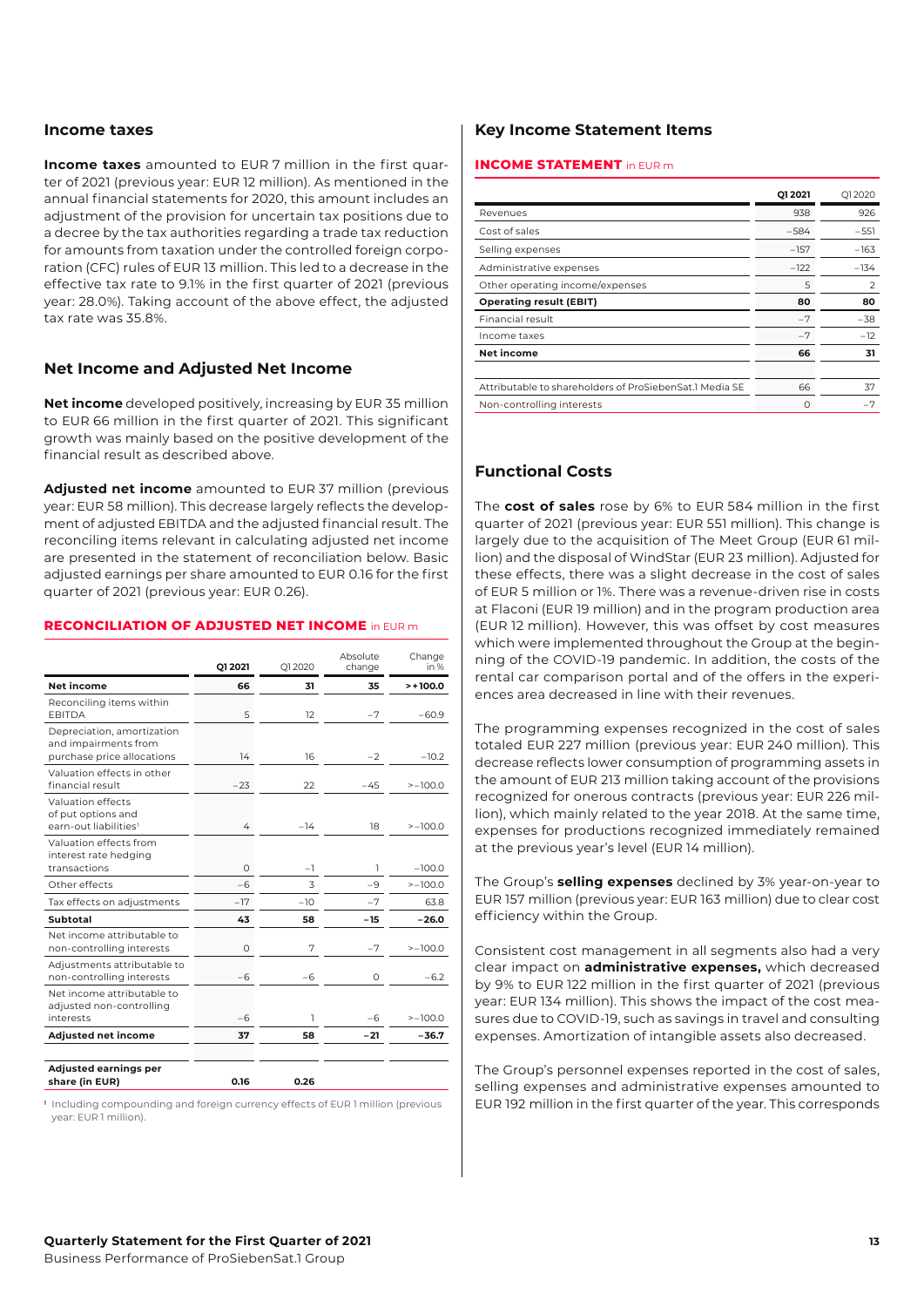to an increase of 6% or EUR 10 million compared to the previous year. The higher personnel expenses primarily resulted from the acquisition of The Meet Group at EUR 13 million. This was countered by a small effect from the disposal of WindStar. Not including these factors, the Group's personnel expenses remain stable year-on-year.

## <span id="page-13-0"></span>**FINANCIAL PERFORMANCE OF THE GROUP**

Total assets amounted to EUR 6,465 million as of March 31, 2021 (December 31, 2020: EUR 7,081 million), representing a decrease of 9%.

## **FINANCIAL PERFORMANCE** in EUR m

|                                     | 03/31/2021 | 12/31/2020 | Change<br>(absolute) | Change<br>(in %) |
|-------------------------------------|------------|------------|----------------------|------------------|
| Assets                              |            |            |                      |                  |
| Goodwill                            | 2,201      | 2,177      | 24                   | ı                |
| Programming assets                  | 1,053      | 1,072      | $-19$                | $-2$             |
| Other intangible assets             | 944        | 943        | ı                    | 0                |
| Property, plant and equip-<br>ment  | 466        | 443        | 23                   | 5                |
| Other                               | 374        | 341        | 33                   | 10               |
| <b>Non-current assets</b>           | 5,037      | 4,975      | 62                   | ı                |
| Programming assets                  | 143        | 141        | $\mathcal{P}$        | ı                |
| Trade receivables                   | 479        | 569        | $-90$                | $-16$            |
| Other                               | 211        | 172        | 40                   | 23               |
| Cash and cash equivalents           | 594        | 1.224      | $-630$               | $-51$            |
| <b>Current assets</b>               | 1.428      | 2,106      | $-679$               | $-32$            |
| <b>Total assets</b>                 | 6.465      | 7.081      | $-616$               | -9               |
| <b>Equity and liabilities</b>       |            |            |                      |                  |
| Shareholders' equity                | 1,814      | 1,687      | 127                  | 8                |
| Financial debt                      | 2,592      | 2,591      | ı                    | $\Omega$         |
| Other                               | 821        | 826        | $-5$                 | -1               |
| <b>Non-current liabilities</b>      | 3,413      | 3,417      | -4                   | O                |
| Financial debt                      | ٦          | 601        | $-600$               | $-100$           |
| Other                               | 1,237      | 1,376      | $-139$               | $-10$            |
| <b>Current liabilities</b>          | 1,238      | 1,977      | $-739$               | $-37$            |
| <b>Total equity and liabilities</b> | 6,465      | 7,081      | $-616$               | -9               |

**Programming assets** declined year-on-year to EUR 1,196 million (March 31, 2020: EUR 1,239 million). The tables below show the development of programming assets in detail:

## **STATEMENT OF CHANGES IN PROGRAMMING ASSETS**

|                             | 012021 | 012020 |
|-----------------------------|--------|--------|
| Carrying amount as of 01/01 | 1.213  | 1.204  |
| Additions <sup>1</sup>      | 216    | 274    |
| Disposals                   | $-3$   | $-7$   |
| Consumption                 | $-230$ | $-237$ |
| Carrying amount as of 03/31 | 1.196  | 1.239  |

**<sup>1</sup>** EUR 12 million of the additions in financial year 2021 have already been recognized in profit or loss through provisions for onerous contracts recognized in financial year 2018 (previous year: EUR 12 million).

#### **EARNINGS EFFECTS OF PROGRAMMING ASSETS** in EUR m

|                                                                    | 01 20 21 | 012020 |
|--------------------------------------------------------------------|----------|--------|
| Consumption                                                        | 230      | 237    |
| Change in provision for onerous contracts                          | $-17$    | -1     |
| Consumption including change in provision for<br>onerous contracts | 213      | つつに    |

**Property, plant, and equipment** increased by 5% to EUR 466 million (December 31, 2020: EUR 443 million). This was mainly due to rented office space in Germany and advance payments made in connection with the new campus building in Unterföhring.

**Other non-current assets** increased by 10% to EUR 374 million (December 31, 2020: EUR 341 million). This was mainly due to positive effects from the valuation of financial investments and to the value performance of long-term foreign currency hedges in US dollars. **Other current assets** also increased, rising by 23% to EUR 211 million (December 31, 2020: EUR 172 million). This increase was particularly due to higher prepaid expenses and inventories. By contrast, **current trade receivables** declined by 16% to EUR 479 million as of the end of the reporting period (December 31, 2020: EUR 569 million).

**Cash and cash equivalents** decreased to EUR 594 million (December 31, 2020: EUR 1,224 million). This decrease of EUR 630 million as compared to December 31, 2020 mainly resulted from the early repayment of the bond with a volume of EUR 600 million in January this year. **→** [Borrowings and Financing](#page-14-1)  **Structure** 

**Equity** increased by 8% to EUR 1,814 million (December 31, 2020: EUR 1,687 million). The equity ratio was 28.1% (December 31, 2020: 23.8%). On the one hand, this development was attributable to the currency translation of foreign subsidiaries' financial statements and the value performance of long-term foreign currency hedges in US dollars. On the other hand, the positive net income for the reporting period strengthened the equity base.

**Non-current and current financial debt** totaled EUR 2,593 million (December 31, 2020: EUR 3,192 million). The decrease in financial debt reflects the early repayment of the bond with a carrying amount of EUR 600 million that was originally due to mature in April 2021.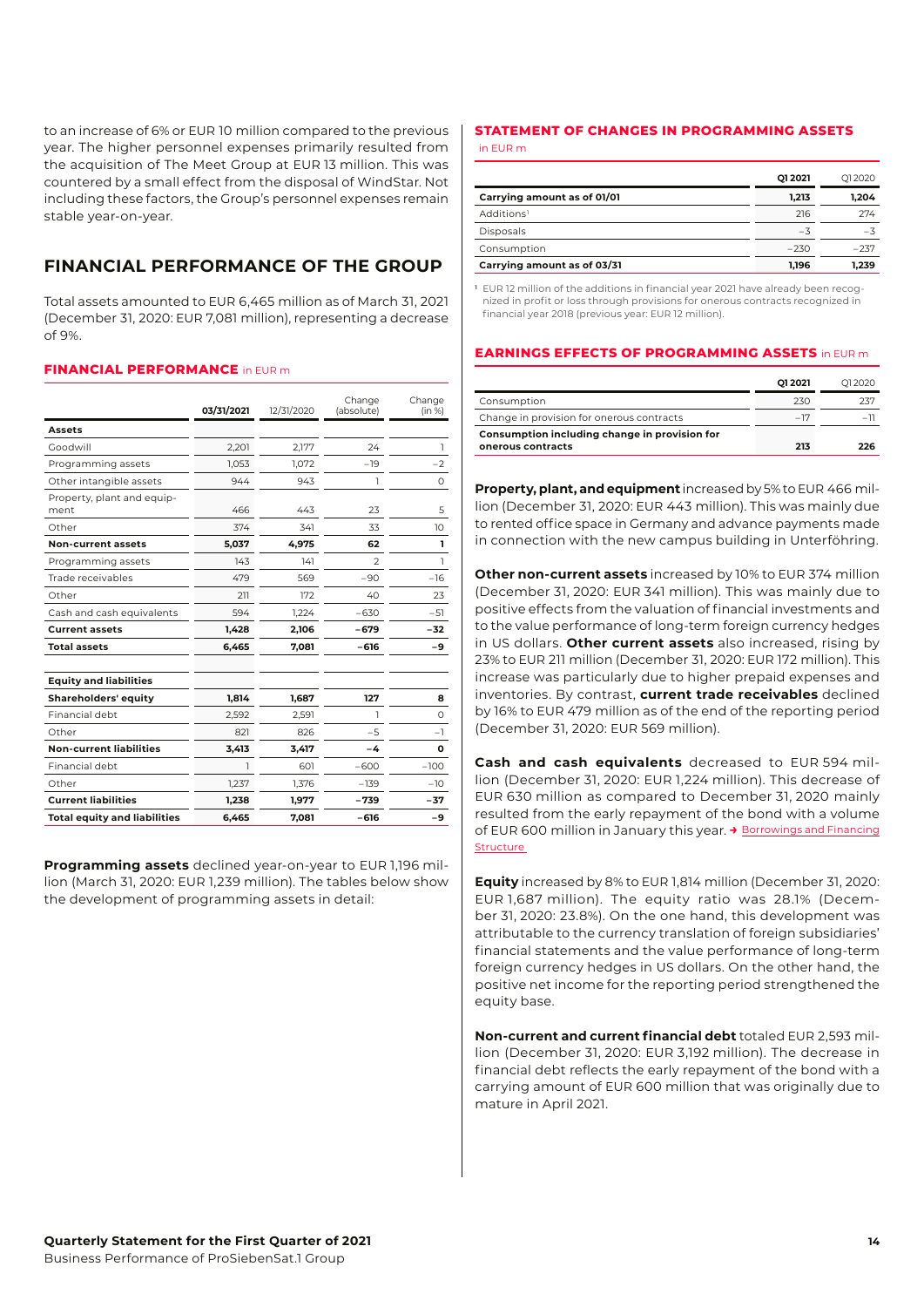## **Net working capital**

## **NET WORKING CAPITAL** in EUR m

|                     | 03/31/2021 | 12/31/2020 |
|---------------------|------------|------------|
| Inventories         | 53         | 44         |
| Receivables         | 494        | 588        |
| Trade payables      | 643        | 692        |
| Net working capital | -96        | -60        |

The **net working capital** of ProSiebenSat.1 Group decreased to minus EUR 96 million as of March 31, 2021 (December 31, 2020: EUR –60 million). The ratio of average net working capital to revenues of the past twelve months was minus 2.4% as of March 31, 2021 (December 31, 2020: – 1.5%).

## <span id="page-14-0"></span>**GROUP FINANCIAL POSITION AND LIQUIDITY**

## <span id="page-14-1"></span>**Borrowings and Financing Structure**

ProSiebenSat.1 Group uses various financing instruments and practices active financial management. The Group's financing instruments are not subject to financial covenants. As of March 31, 2021, debt accounted for 72% of total equity and liabilities (December 31, 2020: 76%). Current and noncurrent financial debt accounted for a majority (56%) of this at EUR 2,593 [million \(December](#page-13-0) 31, 2020: EUR 3,192 million or 59%). **→** [Financial Performance of the Group](#page-13-0)

The terms and volumes of the debt financing instruments are as follows: Most of the syndicated term loan of EUR 2.1 billion in total and the syndicated revolving credit facility (RCF) of up to EUR 750 million mature in April 2024. Since 2016, the Group's portfolio has also included three syndicated promissory notes totaling EUR 500 million with durations of seven years (EUR 225 million at a fixed interest rate and EUR 50 million at a variable interest rate) and ten years (EUR 225 million at a fixed interest rate). Until January 15, 2021, ProSiebenSat.1 Group also had funds from a bond with a volume of EUR 600 million that was issued in April 2014. ProSiebenSat.1 Group exercised its three-month early termination right in December 2020 and repaid the bond at nominal value on January 15, 2021. Until the time of its early repayment in January this year, this bond, which was originally to mature on April 15, 2021, was listed on the regulated market of the Luxembourg stock exchange (ISIN DE000A11QFA7); the coupon was 2.625% p.a.

## **DEBT FINANCING INSTRUMENTS AND MATURITIES AS OF MARCH 31, 2021** in EUR m



**<sup>1</sup>** Not drawn.

Interest payable on the syndicated term loan and the syndicated revolving credit facility (RCF) is variable and based on Euribor money market rates plus an additional credit margin, whereby the contract provides for a floor of 0% for the base rate. The Group uses derivative financial instruments in the form of interest rate swaps and interest rate options to hedge against market-related interest rate changes caused by the market. As of March 31, 2021, the proportion of fixed interest was 94% of the entire long-term financing portfolio (March 31, 2020: 95%; December 31, 2020: 95%). As of March 31, 2021, the average interest cap was 0% per annum for the period up to 2024. **→** Financial [Performance of the Group](#page-13-0)

## **Financing Analysis**

The leverage ratio reflects the ratio of net financial debt to adjusted EBITDA over the last twelve months (LTM adjusted EBITDA). As of the end of the first quarter of 2021, the leverage ratio increased slightly to a factor of 2.9x (December 31, 2020: 2.8x; March 31, 2020: 2.7x). This is due to the development of adjusted EBITDA over the past twelve months, which declined on account of the COVID-19 pandemic.

Net financial debt amounted to EUR 1,999 million as of March 31, 2021 (December 31, 2020: EUR 1,968 million; March 31, 2020: EUR 2,294 million). This figure thus improved by almost EUR 300 million compared to the end of the previous year's quarter in spite of the pandemic situation and remained almost stable compared to the end of 2020. This reflects the Group's effective cash flow management. **→** [Analysis of Liquidity and Capital](#page-15-0)  [Expenditure](#page-15-0)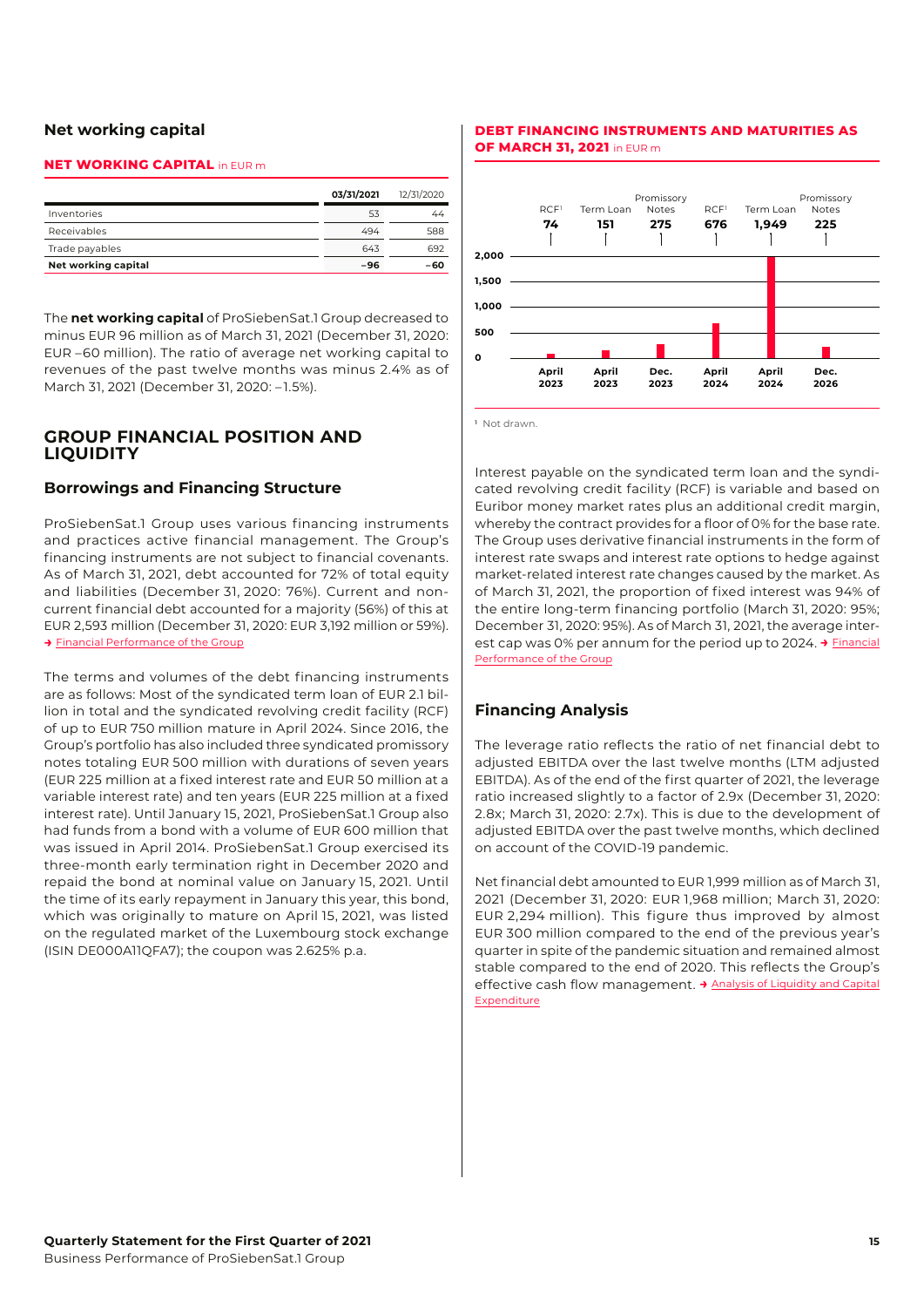## **NET FINANCIAL DEBT** in EUR m

|                           | 03/31/2021 | 12/31/2020 | 03/31/2020 |
|---------------------------|------------|------------|------------|
| <b>Financial debt</b>     |            |            |            |
| Term loan                 | 2.093      | 2.092      | 2.090      |
| <b>Bond</b>               |            | 600        | 599        |
| Promissory note           | 499        | 499        | 499        |
| Other loans               |            |            | 4          |
| <b>Financial debt</b>     | 2,593      | 3,192      | 3,192      |
| Cash and cash equivalents | 594        | 1.224      | 898        |
| <b>Net financial debt</b> | 1.999      | 1.968      | 2.294      |

As of March 31, 2021, the definition of ProSiebenSat.1 Group's net financial debt does not include lease liabilities according to IFRS 16 of EUR 236 million (December 31, 2020: EUR 228 million; March 31, 2020: EUR 180 million) and real estate liabilities of EUR 78 million (December 31, 2020: EUR 71 million; March 31, 2020: EUR 53 million).

## **LEVERAGE RATIO<sup>1</sup>**



**<sup>1</sup>** The leverage ratio is derived by calculating the ratio of net financial debt to LTM adjusted EBITDA.

## <span id="page-15-0"></span>**Analysis of Liquidity and Capital Expenditure**

## **ADJUSTED OPERATING FREE CASH FLOW** in EUR m

|                                                                                       | 012021 | 012020 |
|---------------------------------------------------------------------------------------|--------|--------|
| <b>Adjusted EBITDA</b>                                                                | 143    | 157    |
| Consumption of programming assets incl. change in<br>provisions for onerous contracts | 213    | 225    |
| Change in provisions                                                                  | 7      | $-3$   |
| Change in working capital                                                             | $-45$  | $-52$  |
| Investments                                                                           | $-255$ | $-322$ |
| thereof programming assets                                                            | $-205$ | $-266$ |
| thereof other investments                                                             | $-50$  | $-55$  |
| Other <sup>1</sup>                                                                    | 18     | 15     |
| Adjusted operating free cash flow                                                     | 82     | 19     |

**<sup>1</sup>** Mainly includes adjustments from reconciling items within EBITDA and proceeds from the disposal of programming assets.

To further focus on operating cash flow management, the Group introduced the **"adjusted operating free cash flow"** as one of its most important financial performance indicators in financial year 2021. This indicator is also used for internal controlling of the management in the Group. In the first quarter of 2021, adjusted operating free cash flow increased significantly from EUR 19 million to EUR 82 million. This development was significantly influenced by the postponement of investments and the improvement in working capital.

#### **CASH FLOW STATEMENT** in EUR m

|                                                                         | 012021 | O12020 |
|-------------------------------------------------------------------------|--------|--------|
| <b>Cash flow from operating activites</b>                               | 231    | 286    |
| Cash flow from investing activites                                      | $-256$ | $-335$ |
| <b>Free cash flow</b>                                                   | $-25$  | -50    |
| <b>Cash flow from financing activities</b>                              | $-615$ | $-11$  |
| Effect of foreign exchange rate changes on cash<br>and cash equivalents | 10     | 8      |
| Change in cash and cash equivalents                                     | $-630$ | $-53$  |
| Cash and cash equivalents at beginning of<br>reporting period           | 1.224  | 950    |
| Cash and cash equivalents at end of reporting<br>period                 | 594    | 898    |

**Cash flow from operating activities** amounted to EUR 231 million in the first quarter of 2021 (previous year: EUR 286 million). On the one hand, the decline resulted from higher tax payments. On the other hand, the figure reflects higher interest payments, which related to the early repayment of the bond. **→** [Borrowings and Financing Structure](#page-14-1)

ProSiebenSat.1 Group reported **cash flow from investing activities** of minus EUR 256 million for the period from January to March 2021 (previous year: EUR –335 million). Specifically, there were the following cash flows:

- $\overline{-}$  The cash outflow for the acquisition of programming assets amounted to EUR 205 million in the first quarter (previous year: EUR 266 million). Programming investments are subject to seasonal fluctuations and related to the Entertainment segment.
- \_ The cash outflow for additions to the scope of consolidation amounted to EUR 4 million in the period from January to March 2021 (previous year: EUR 23 million). In both the current year and the previous year, they particularly include deferred purchase price payments, including for US production companies.
- \_ In the first quarter of the year, EUR <sup>29</sup> million went on other intangible assets (previous year: EUR 44 million). These primarily comprise development costs, licenses for sales of digital offerings, software, and industrial property rights. Investments in tangible assets amounted to EUR 21 million (previous year: EUR 12 million). Besides technical facilities and leasehold improvements, they included the new campus building at the Unterföhring site.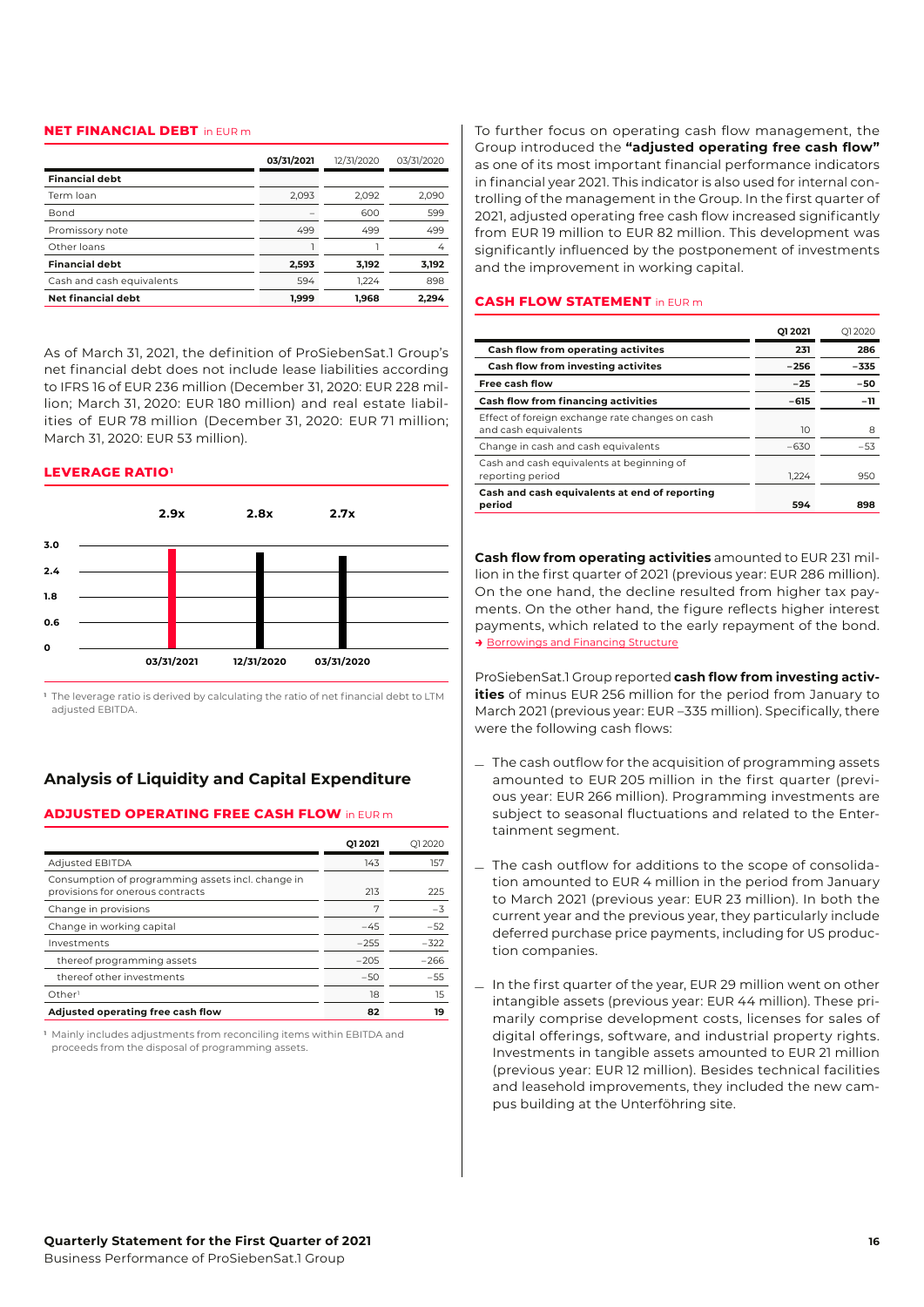The developments described resulted in a **free cash flow** of minus EUR 25 million for the first quarter of 2021 (previous year: EUR –50 million).

**Cash flow from financing activities** amounted to minus EUR 615 million (previous year: EUR –11 million). In the reporting period, the development of cash flow from financing activities was influenced by the early repayment of the bond in the amount of EUR 600 million.

The cash flows described resulted in a decrease in **cash and cash equivalents** to EUR 594 million (December 31, 2020: EUR 1,224 million). Taking account of the reduction in the debt previously borrowed, the Group's liquidity position is still good. For example, the previous year's figure still included the funds from the bond with a volume of EUR 600 million, which has now been repaid.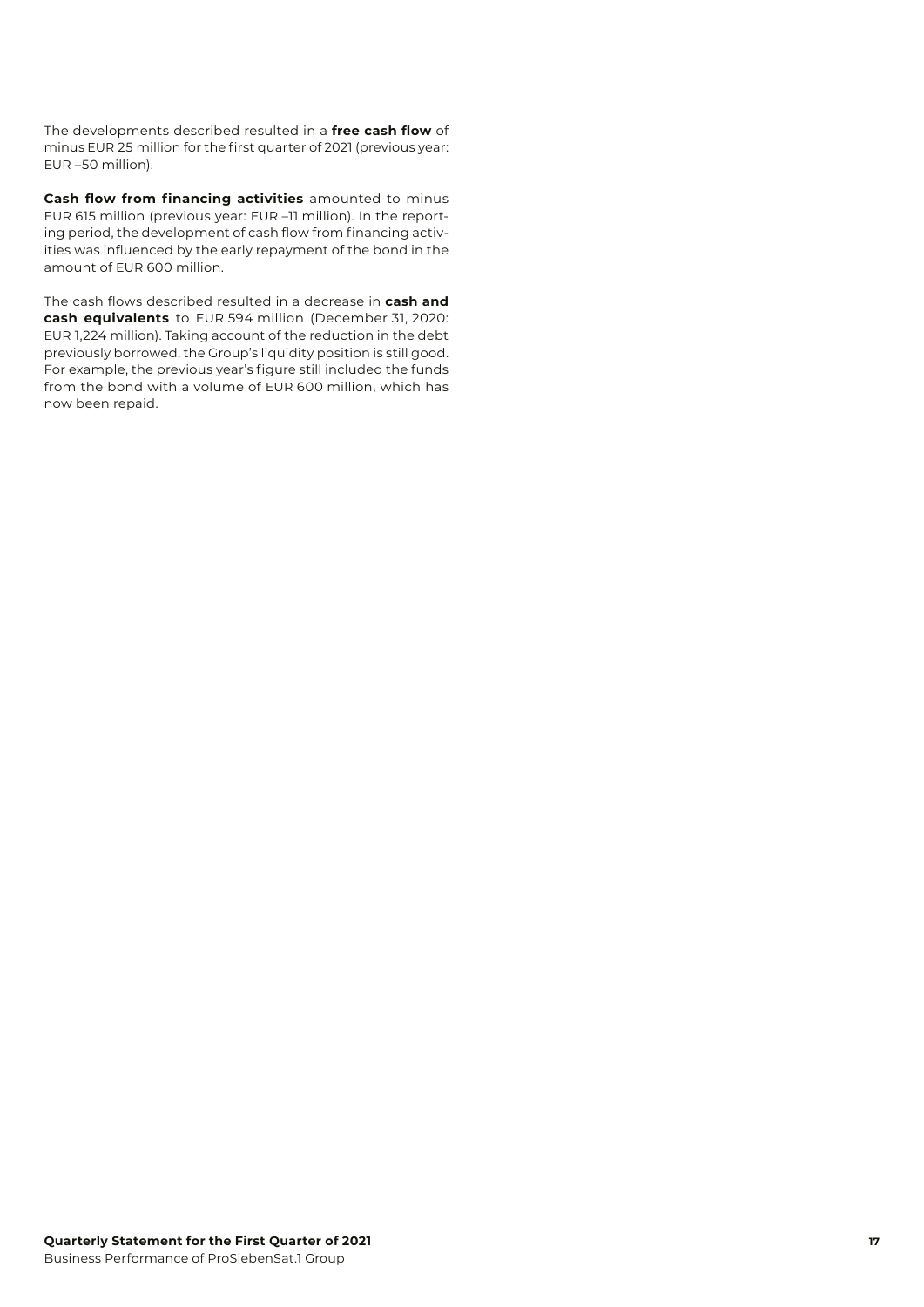# <span id="page-17-0"></span>**RISK AND OPPORTUNITY REPORT**

Digitalization opens up new growth markets for all of our segments. Media usage, for example, is becoming more and more diverse, while video is being consumed increasingly independently of time and place. In order to actively shape this transformation and translate it into growth potential, we have bundled our entire entertainment portfolio into one segment since January 1, 2021. We can thus work even more synergistically and offer programming across all platforms as well as develop cross-media advertising concepts. At the same time, we want to differentiate ourselves more clearly from the global streaming providers with a greater focus on relevant and local, live programming. The trend toward digitalization will continue in the years to come and has gained momentum in many areas in the wake of the COVID-19 pandemic. However, this also entails risks. Therefore, the identification and management of potential opportunities is just as important for our Company as the recognition and controlling of potential risks.

ProSiebenSat.1 Group's overall risk situation is unchanged compared to the end of 2020. All risks reported at the end of 2020 are unchanged in terms of both probability of occurrence and possible impact. **→** [Future Business and Industry Environment](#page-18-1)

Against this backdrop, we estimate that there are currently no risks that, individually or in combination with other risks, could have a material or lasting adverse effect on the earnings, financial position and performance of the Group. The identified risks pose no threat to the Company as a going concern, even looking into the future. The opportunity situation has not changed compared to the end of 2020. **→** [Company Outlook](#page-19-0)

i **ProSiebenSat.1 Media SE has implemented a comprehensive risk management system to systematically identify, assess, manage and monitor risks. Risks are defined in this report as potential future developments or events that could significantly influence our business situation and result in a negative deviation from targets or forecasts. The risk indicators that we have already taken into account in our financial planning or in the interim consolidated financial statements as of March 31, 2021, therefore do not come under this definition and are consequently not explained in this Risk Report.** 

 **In conjunction with the new set-up of ProSiebenSat.1 Media SE's segments as of January 1, 2021, the Group also adapted its risk management system and is thus reporting its risks in line with the Entertainment, Dating and Commerce & Ventures segment structure.** 

 **The relevant risks are described in the Annual Report 2020 from page 105. The organizational requirements for risk and opportunity management are also explained here. The Annual Report was published on March 4, 2021, and is available at →** [www.prosiebensat1.com/en/investor-relations/publications/](https://www.prosiebensat1.com/en/investor-relations/publications/annual-reports) [annual-reports](https://www.prosiebensat1.com/en/investor-relations/publications/annual-reports)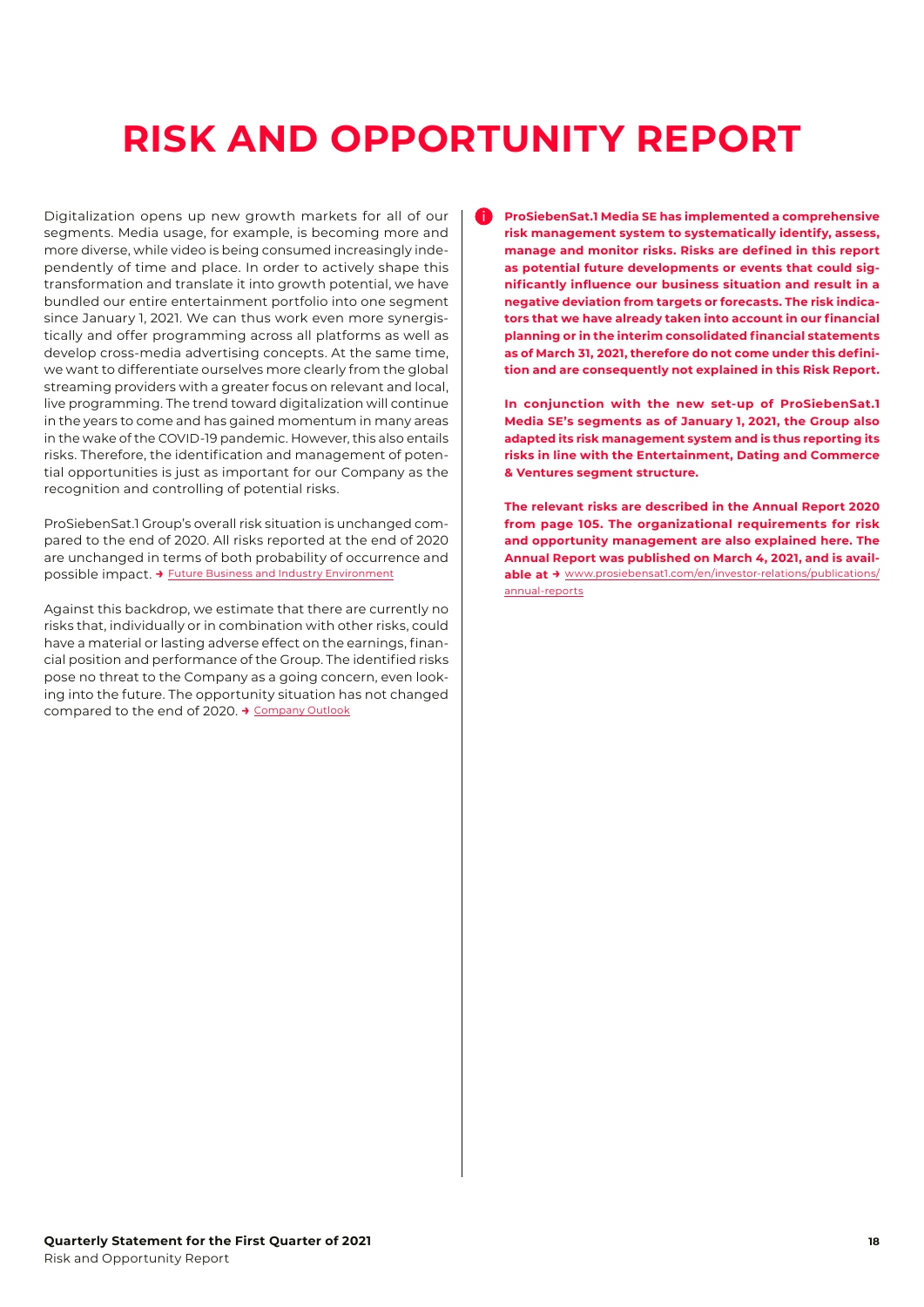# **OUTLOOK**

## <span id="page-18-1"></span>**FUTURE BUSINESS AND INDUSTRY ENVIRONMENT**

According to the International Monetary Fund (IMF), the global economy declined by 3.3% in real terms in 2020. The IMF is optimistic again for 2021, expecting growth of 6.0%. Due to their effective fight against COVID-19 and extensive stimulus packages, the US and China are the driving forces. Here, forecast growth rates of 6.4% and 8.4% are predicted, respectively. In the eurozone, growth of 4.4% is expected for 2021 after last year's 6.6% decrease.

The German economy is currently caught in the field of tension between invigorating and dampening influences. The recovery of the global economy is strengthening exports and industrial production, while the development of the pandemic and slow progress of vaccination are significantly harming consumer business sectors. Overall, the institutes of the Joint Economic Forecast anticipate real growth of 3.7% in 2021. There is also plenty of growth potential domestically. Government assistance such as short-time work arrangements kept the rise in unemployment in 2020 within limits. Private households' disposable incomes even increased slightly by 0.7%; the savings rate rose considerably to 16.2% (2019: 10.9%).

The development in German retail showed that consumers are certainly willing to spend, given the opportunity. Here, the real revenues increased substantially by 4.4% in 2020, driven mainly by the booming e-commerce business. Following the easing of lockdown restrictions, we can therefore expect to see an increase in the reduction of accumulated savings. For the full-year, the current Joint Economic Forecast projects a real increase in private consumer spending of 0.2%. The main potential is not likely to fully develop until 2022. Here, growth of 8.5% is expected.

## **FORECAST FOR GDP IN COUNTRIES IMPORTANT FOR**

**PROSIEBENSAT.1** in %, real terms, change vs. previous year

| Gross domestic product | 2021e | 2022e |
|------------------------|-------|-------|
| <b>GER</b>             | 3.7   | 3.9   |
| AΤ                     | 2.3   | 4.3   |
| CН                     | 3.2   | 3.5   |
| <b>USA</b>             | 6.4   | 3.5   |

**Sources: GER:** Joint Economic Forecast Spring 2021; **AT:** WiFo Economic Outlook March 2021; **CH:** SECO Economic Forecast March 2021; **USA:** IMF World Economic Outlook April 2021.

## <span id="page-18-0"></span>**FORECAST FOR PRIVATE CONSUMPTION IN COUNTRIES IMPORTANT FOR PROSIEBENSAT.1**

in %, real terms, change vs. previous year

| Private consumption | 2021e | 2022e |
|---------------------|-------|-------|
| <b>GER</b>          | 0.2   | 8.5   |
| AT                  | 2.4   | 4.0   |
| <b>CH</b>           | 3.7   | 3.7   |
| <b>USA</b>          | 6.    | 3.3   |

**Sources: GER:** Joint Economic Forecast Spring 2021; **AT:** WiFo Economic Outlook March 2021; **CH:** SECO Economic Forecast March 2021; **USA:** World Economic Outlook April 2021.

The greatest risk to the forecasts remains an adverse development of the pandemic in Germany and abroad. The same applies to the advertising market as an cyclical sensitive sector. According to forecasts from December 2020, the media agencies Magna Global and ZenithOptimedia anticipate growth in 2021 – both for the general advertising market (Magna Global: +7.9%; ZenithOptimedia: +2.5%) and for the TV advertising market (Magna Global: +5.0%; ZenithOptimedia: +1.0%). In-stream video advertising is likely to continue its dynamic development and drive growth of the online advertising market. **→** [Economic Development](#page-6-2)

#### **FORECAST FOR NET ADVERTISING MARKETS IN COUNTRIES IMPORTANT FOR PROSIEBENSAT.1**

in %, real terms, change vs. previous year

| Net advertising market | 2021e | 2022e |
|------------------------|-------|-------|
| <b>GER</b>             | 7.9   |       |
| ΑI                     | 2.5   |       |
| CН                     | 4.9   | າ ຂ   |

**Source:** Magna Global, Global Advertising Forecast December 2020, figures adjusted on a net basis, nonetheless methodological differences between different countries and sources.

ProSiebenSat.1 Group is a broadly diversified company and much more than a pure media company. Nevertheless, the TV advertising market is currently our largest revenue market. At the same time, we are observing two megatrends: Digitalization has rapidly transformed the media sector; television content can be accessed regardless of time, location or device, which means media use and media consumption are also becoming increasingly digital. Furthermore, the digital transformation is also accelerating in many consumer markets in which ProSiebenSat.1 Group operates and is pushing the use of online offerings and videos forward. In 2020, this trend was amplified not least by the COVID-19 pandemic. This also applies to the use of online videos in less entertainment related sectors, such as online dating, which is growing in importance as a result of increasing digitalization and strengthening our independence from the cyclical development of the advertising market. Further information on the industry environment can be found in the **→** [2020 Annual Report from page 116](https://annual-report2020.prosiebensat1.com/servicepages/downloads/files/outlook-p7s1-ar20.pdf) .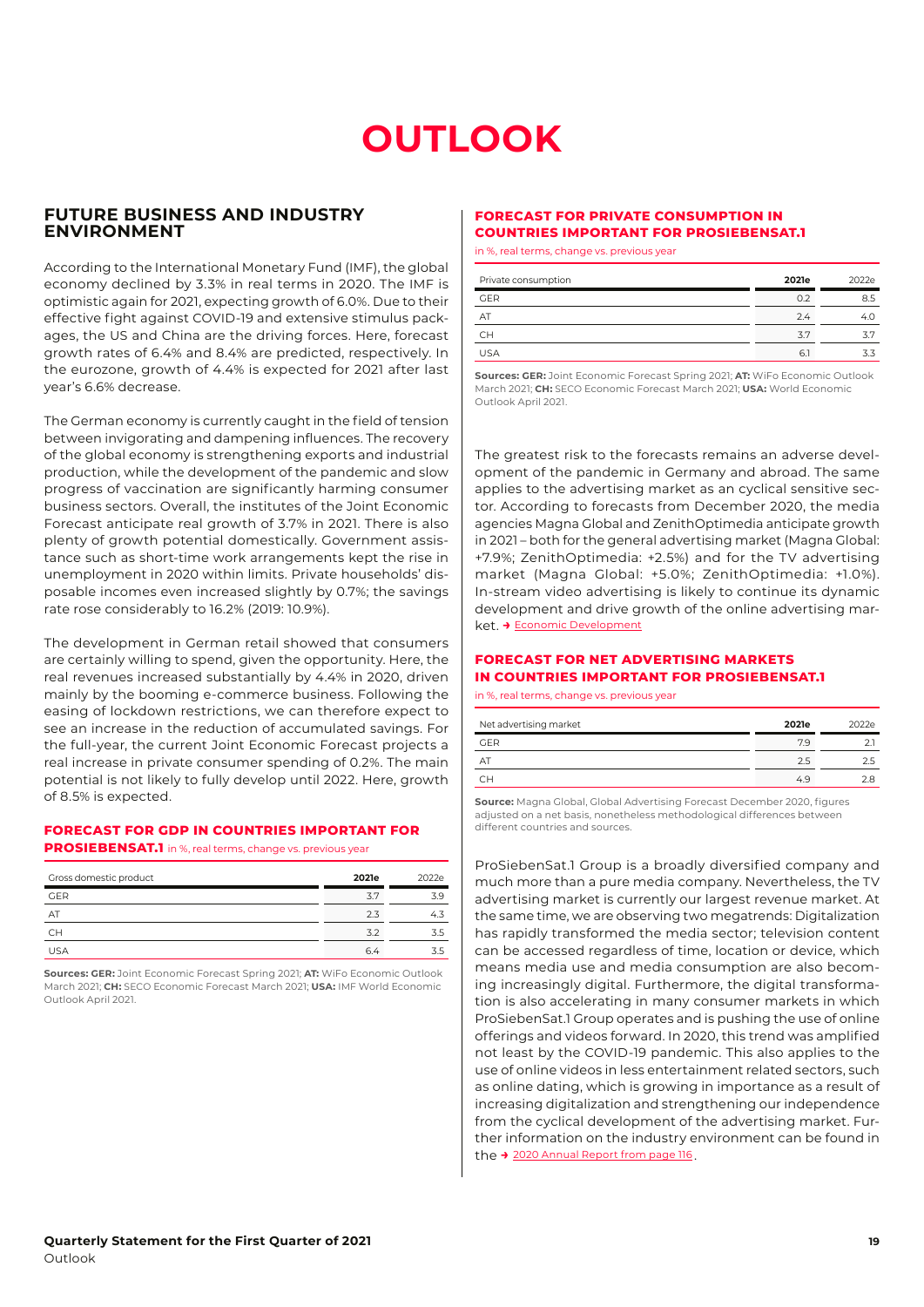## <span id="page-19-0"></span>**COMPANY OUTLOOK**

ProSiebenSat.1 Group anticipates a significantly more positive development in the second quarter than in the previous year's quarter despite the ongoing lockdown measures. The Group continues to expect advertising revenues to recover strongly in the second quarter – also due to the heavy negative impact of the previous year's quarter in the initial phase of the COVID-19 pandemic – as well as also a continued positive development in the Entertainment segment outside the advertising business and in the segments Dating as well as Commerce & Ventures.

As the Group expects this positive trend to continue, ProSiebenSat.1 Group has decided to slightly increase its target ranges for revenues and adjusted EBITDA in full-year 2021 compared to the outlook published in the 2020 Annual Report on March 4, 2021.

In total, the Group is now targeting for full-year 2021 – without further portfolio changes – revenues of EUR 4.250 billion (previously: EUR 4.150 billion) as the lower end of the target range and revenues of EUR 4.450 billion (previously: EUR 4.350 billion) as the upper end of the target range after a previous-year figure of EUR 4.055 billion (adjusted for currency and portfolio effects)<sup>1</sup>. In financial year 2021, Group revenue growth would thus be in a range between 5% and 10% compared to the previous year (previously: 2% to 7%). The range of the revenue target figures continues to depend particularly on the development of advertising revenues in the region of Germany, Austria and Switzerland in the context of the further course of the COVID-19 pandemic. For the lower end of the revenue target range, the Group continues to assume a development of minus 2% in advertising revenues in the region of Germany, Austria and Switzerland compared to the previous year; a year-on-year advertising revenue growth of 4% in the region of Germany, Austria and Switzerland continues to be the basis for the upper end of the revenue target range.

Based on the revenue assumptions above, for the full-year of 2021 ProSiebenSat.1 now anticipates a Group adjusted EBITDA – without further portfolio changes – of EUR 750 million as the lower end of the target range (previously: EUR 720 million) and EUR 800 million as the upper end of the target range (previously: EUR 780 million) after a previous-year figure of EUR 708 million (adjusted for currency and portfolio effects) 2. For the full-year, program costs are still expected to amount to around EUR 1 billion, with over half of this relating to local content and with a possibility of being varied in the amount of around EUR 50 million depending on the development of the advertising market.

The increase of the revenue and adjusted EBITDA target ranges also has a positive effect on all the Group's other most important financial performance indicators:

The adjusted net income of the Group continues to be mainly determined by the development of the adjusted EBITDA. As before, this key figure is furthermore influenced by the financial result, which includes among others the at-equity investment in the streaming platform Joyn, and by income taxes. On this basis and without further portfolio changes, the Group thus continues to expect that the adjusted net income for the full year 2021 should be above the previous year's figure of EUR 221 million.

The adjusted operating free cash flow is based on the development of the adjusted EBITDA. Reaching a midpoint of the adjusted EBITDA target range, the Group still assumes that the adjusted operating free cash flow for the full-year, – for reasons of comparability corrected for the change of investments in relation to the construction of the new campus at the premises in Unterföhring – should develop in a mid-double-digit million euro range around the previous year's figure of EUR 424 million.

ProSiebenSat.1 Group measures the mid-term financial success of the company on the basis of P7S1 ROCE (return on capital employed). The Group introduced this key financial indicator as a key figure for the entire Group in 2020. In financial year 2021, we continue to target a P7S1 ROCE of more than 10% (previous year: 10%). For the Group as a whole, this key figure is expected to exceed 15% in the mid-term.

In general, ProSiebenSat.1 aims for a leverage ratio (the ratio of the Group's net financial debt to its LTM adjusted EBITDA) in a range between 1.5x and 2.5x. At the end of 2021, the Group still anticipates – depending on business performance and not including any portfolio changes – a leverage ratio slightly above or at the upper end of the target corridor (previous year: 2.8x).

**<sup>1</sup>** Based on revenues in financial year 2020 translated at the exchange rates used for planning purposes in financial year 2021 (EUR/USD exchange rate of around USD 1.22) less revenues of the companies deconsolidated in 2020 – WindStar Medical at EUR 114 million and myLoc at EUR 10 million – plus pro forma revenues for The Meet Group between January and August 2020 of EUR 173 million, also translated at the exchange rate used for planning purposes in financial year 2021 (EUR/USD exchange rate of around USD 1.22).

**<sup>2</sup>** Based on adjusted EBITDA in financial year 2020 translated at the exchange rates used for planning purposes in financial year 2021 (EUR/USD exchange rate of around USD 1.22) less adjusted EBITDA of the companies deconsolidated in 2020 – WindStar Medical at EUR 23 million and myLoc at EUR 3 million – plus the pro forma adjusted EBITDA contributions for The Meet Group between January and August 2020 of EUR 33 million, also translated at the exchange rate used for planning purposes in financial year 2021 (EUR/USD exchange rate of around USD 1.22).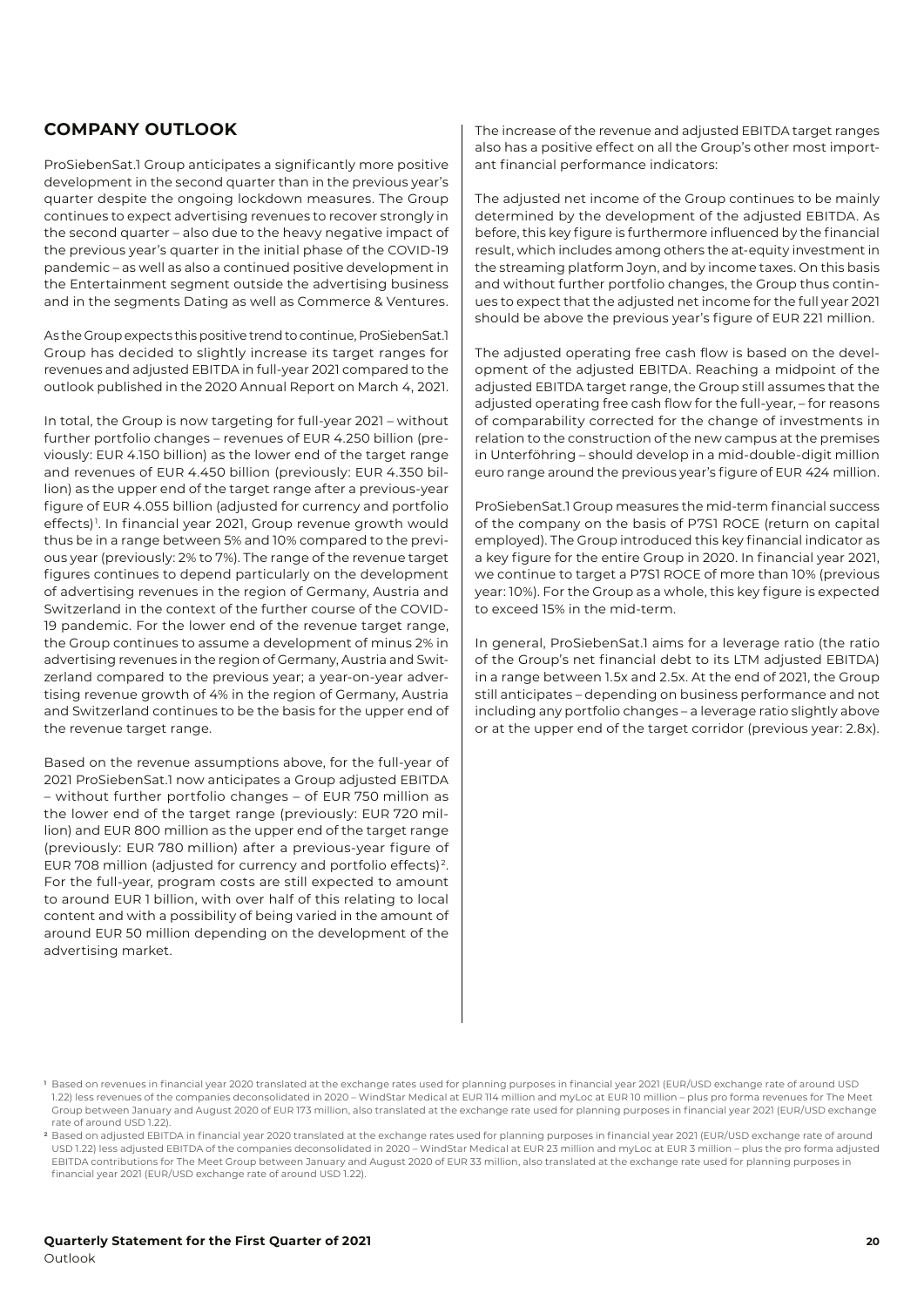# <span id="page-20-0"></span>**CONSOLIDATED INCOME STATEMENT**

| Q1 2021 | Q12020         |
|---------|----------------|
| 938     | 926            |
| $-584$  | $-551$         |
| 354     | 374            |
| $-157$  | $-163$         |
| $-122$  | $-134$         |
| $-1$    | $-5$           |
| 6       | 7              |
| 80      | 80             |
| 6       | $\overline{1}$ |
| $-15$   | $-17$          |
| $-9$    | $-16$          |
| $-13$   | $-13$          |
| 15      | $-9$           |
| $-7$    | $-38$          |
| 73      | 43             |
| $-7$    | $-12$          |
| 66      | 31             |
|         |                |
| 66      | 37             |
| $\circ$ | $-7$           |
|         |                |
| 0.29    | 0.16           |
| 0.29    | 0.16           |
|         |                |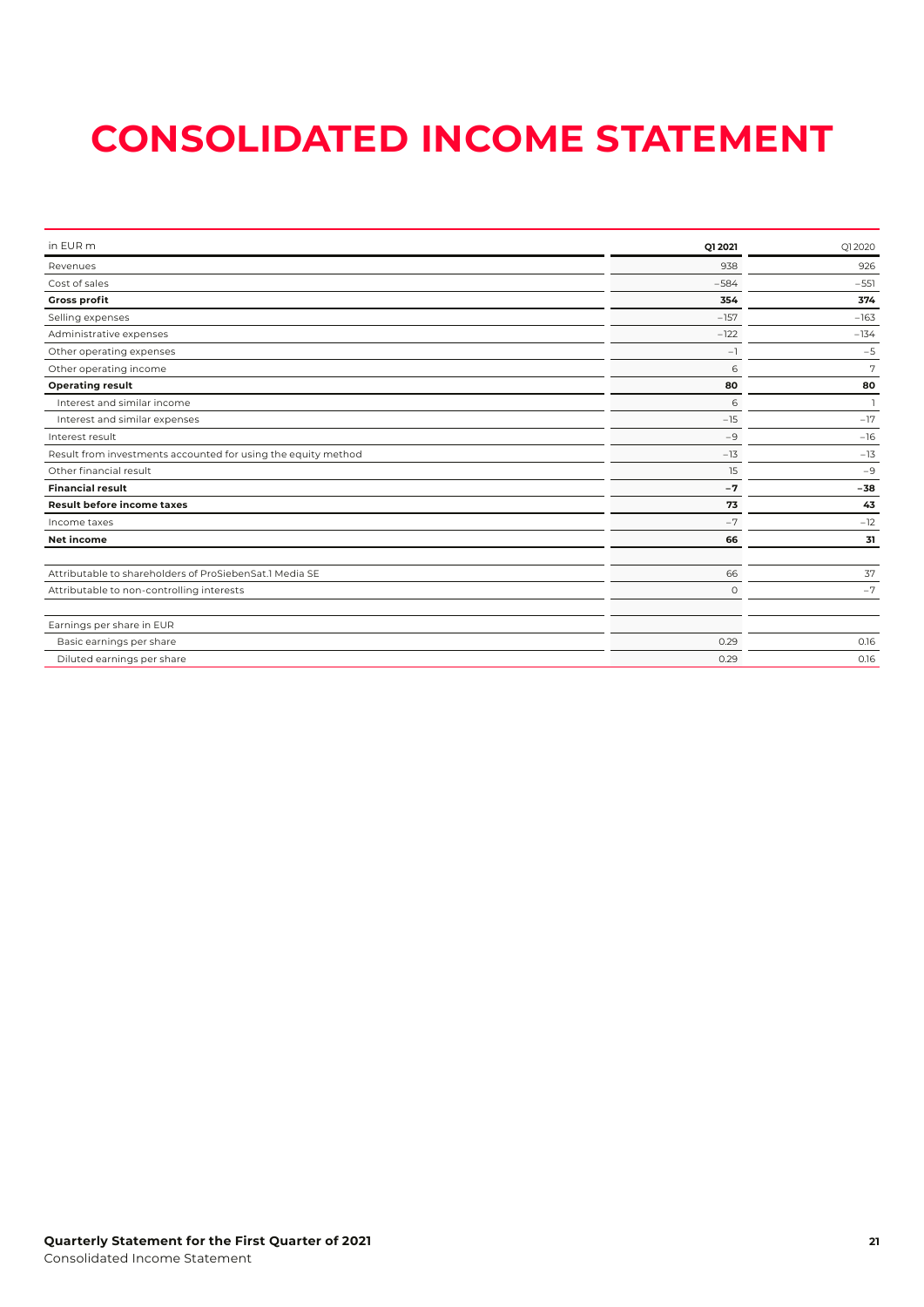# <span id="page-21-0"></span>**CONSOLIDATED STATEMENT OF COMPREHENSIVE INCOME**

| in EUR m                                                      | Q1 2021 | Q12020 |
|---------------------------------------------------------------|---------|--------|
| <b>Net income</b>                                             | 66      | 31     |
|                                                               |         |        |
| Items that may be reclassified subsequently to profit or loss |         |        |
| Foreign currency translation adjustment                       | 37      | 9      |
| Measurement of cash flow hedges                               | 34      | 43     |
| Income taxes                                                  | $-9$    | $-12$  |
| Other comprehensive income                                    | 62      | 40     |
| Total comprehensive income                                    | 128     | 71     |
|                                                               |         |        |
| Attributable to shareholders of ProSiebenSat.1 Media SE       | 118     | 78     |
| Attributable to non-controlling interests                     | 9       | $-7$   |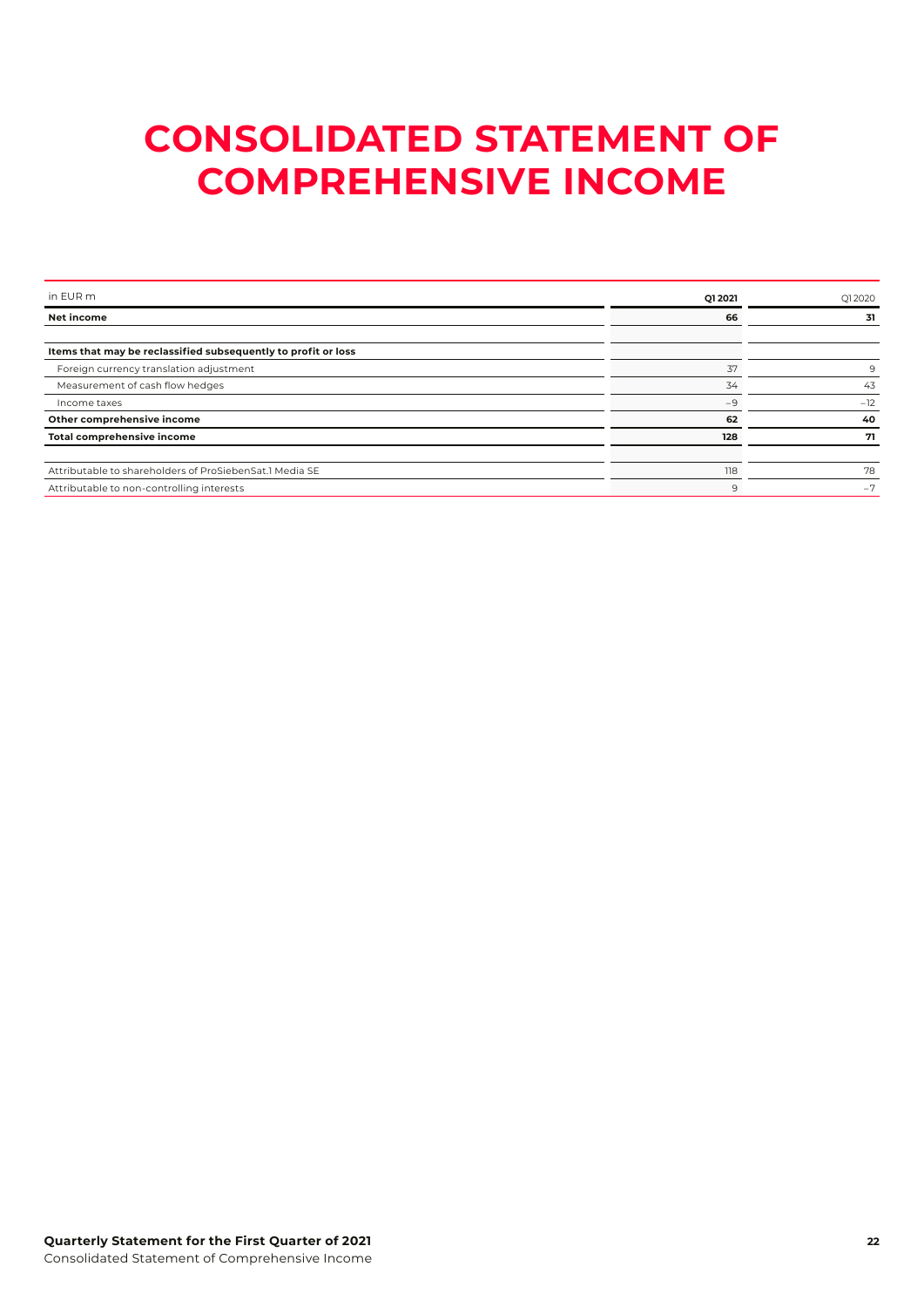# <span id="page-22-0"></span>**CONSOLIDATED STATEMENT OF FINANCIAL POSITION**

| in EUR m                                          | 03/31/2021     | 12/31/2020     |
|---------------------------------------------------|----------------|----------------|
| <b>ASSETS</b>                                     |                |                |
| Goodwill                                          | 2.201          | 2,177          |
| Programming assets                                | 1.053          | 1,072          |
| Other intangible assets                           | 944            | 943            |
| Property, plant and equipment                     | 466            | 443            |
| Investments accounted for using the equity method | $\overline{1}$ | 14             |
| Other financial assets                            | 309            | 271            |
| Other receivables and non-current assets          |                | $\overline{2}$ |
| Deferred tax assets                               | 53             | 54             |
| <b>Non-current assets</b>                         | 5,037          | 4,975          |
|                                                   |                |                |
| Programming assets                                | 143            | 141            |
| Inventories                                       | 53             | 44             |
| Other financial assets                            | 55             | 50             |
| Trade receivables                                 | 479            | 569            |
| Current tax assets                                | 36             | 31             |
| Other receivables and current assets              | 67             | 47             |
| Cash and cash equivalents                         | 594            | 1,224          |
| <b>Current assets</b>                             | 1,428          | 2,106          |
| <b>Total assets</b>                               | 6,465          | 7,081          |
|                                                   |                |                |
|                                                   | 03/31/2021     | 12/31/2020     |
| <b>EQUITY AND LIABILITIES</b>                     |                |                |
| Subscribed capital                                | 233            | 233            |
| Capital reserves                                  | 1,045          | 1,045          |

| <b>Total equity and liabilities</b>                                  | 6,465  | 7,081  |
|----------------------------------------------------------------------|--------|--------|
| <b>Current liabilities</b>                                           | 1,238  | 1,977  |
| Other current provisions                                             | 128    | 142    |
| Current tax liabilities                                              | 88     | 133    |
| Other current liabilities                                            | 346    | 374    |
| Trade payables                                                       | 590    | 618    |
| Other current financial liabilities                                  | 85     | 109    |
| Current financial debt                                               |        | 601    |
| <b>Non-current liabilities</b>                                       | 3,413  | 3,417  |
| Deferred tax liabilities                                             | 269    | 260    |
| Other non-current provisions                                         | 44     | 45     |
| Provisions for pensions                                              | 32     | 32     |
| Other non-current liabilities                                        | 3      | 4      |
| Trade payables                                                       | 53     | 74     |
| Other non-current financial liabilities                              | 420    | 410    |
| Non-current financial debt                                           | 2,592  | 2,591  |
| Equity                                                               | 1,814  | 1,687  |
| Non-controlling interests                                            | 364    | 354    |
| Total equity attributable to shareholders of ProSiebenSat.1 Media SE | 1,450  | 1.333  |
| Other equity                                                         | $-131$ | $-129$ |
| Accumulated other comprehensive income                               | 8      | $-44$  |
| Treasury shares                                                      | $-62$  | $-62$  |
| Consolidated equity generated                                        | 356    | 290    |
| Capital reserves                                                     | 1.045  | 1.045  |
| Supscribed capital                                                   | ر رے   | درے    |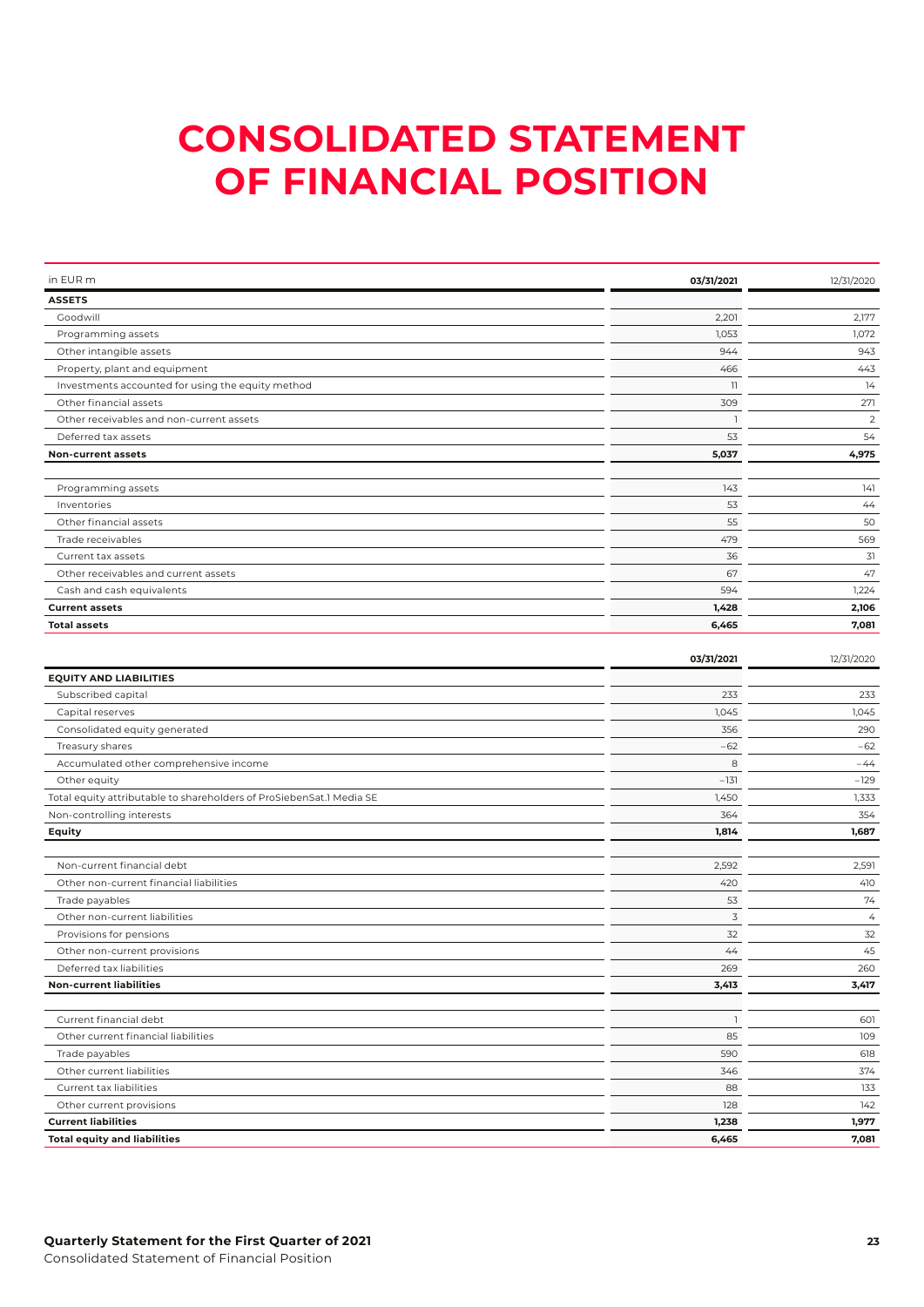# <span id="page-23-0"></span>**CONSOLIDATED CASH FLOW STATEMENT**

| in EUR m                                                                                                       | Q1 2021  | Q12020   |
|----------------------------------------------------------------------------------------------------------------|----------|----------|
| Net income                                                                                                     | 66       | 31       |
| Income taxes                                                                                                   | 7        | 12       |
| Financial result                                                                                               | 7        | 38       |
| Depreciation, amortization and impairments of other intangible assets and property, plant and equipment        | 58       | 64       |
| Consumption of programming assets incl. change in provisions for onerous contracts                             | 213      | 225      |
| Change in provisions                                                                                           | 7        | $-3$     |
| Gain/loss on the sale of assets                                                                                | $-1$     | $-1$     |
| Other non-cash income/expenses                                                                                 | $-1$     | $-1$     |
| Change in working capital                                                                                      | $-45$    | $-52$    |
| Dividends received                                                                                             | $\Omega$ | 6        |
| Income tax paid                                                                                                | $-57$    | $-24$    |
| Interest paid                                                                                                  | $-24$    | $-10$    |
| Interest received                                                                                              | $\Omega$ |          |
| Cash flow from operating activities                                                                            | 231      | 286      |
| Proceeds from disposal of non-current assets                                                                   | 5        | 21       |
| Payments for the acquisition of other intangible assets and property, plant and equipment                      | $-50$    | $-55$    |
| Payments for investments including investments accounted for using the equity method                           | $-10$    | $-19$    |
| Proceeds from disposal of programming assets                                                                   | 8        | 7        |
| Payments for the acquisition of programming assets                                                             | $-205$   | $-266$   |
| Payments for the issuance of loan receivables                                                                  | $-1$     |          |
| Payments for obtaining control of subsidiaries or other businesses (net of cash and cash equivalents acquired) | -4       | $-23$    |
| Cash flow from investing activities                                                                            | $-256$   | -335     |
| Repayment of financial liabilities                                                                             | $-780$   | $-5$     |
| Proceeds from issuance of financial liabilities                                                                | 187      | 5        |
| Repayment of lease liabilities                                                                                 | $-10$    | $-10$    |
| Payments for transactions with non-controlling interests                                                       | -9       | $\Omega$ |
| Dividend payments to non-controlling interests                                                                 | $-2$     | $-2$     |
| Cash flow from financing activities                                                                            | $-615$   | -11      |
| Effect of foreign exchange rate changes on cash and cash equivalents                                           | 10       | 8        |
| Change in cash and cash equivalents                                                                            | -630     | $-53$    |
| Cash and cash equivalents at beginning of reporting period                                                     | 1,224    | 950      |
| Cash and cash equivalents at end of reporting period                                                           | 594      | 898      |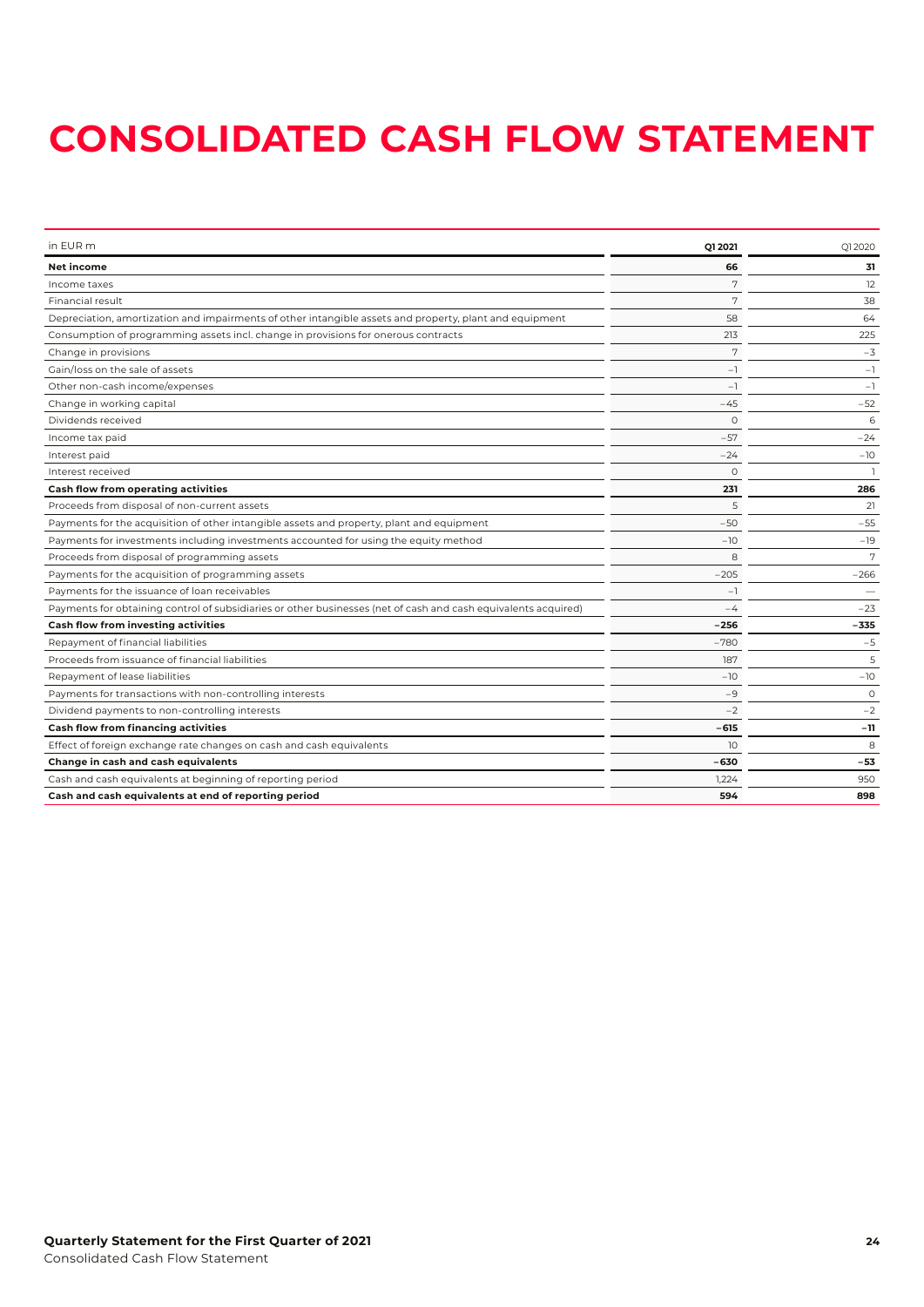# <span id="page-24-0"></span>**CONSOLIDATED STATEMENT OF CHANGES IN EQUITY**

|                                  |                            |                     |                                          |                    |                                                  |                                            | Accumulated other comprehensive income                    |                   |                 |                                                                  |                                  |                 |
|----------------------------------|----------------------------|---------------------|------------------------------------------|--------------------|--------------------------------------------------|--------------------------------------------|-----------------------------------------------------------|-------------------|-----------------|------------------------------------------------------------------|----------------------------------|-----------------|
| in EUR m                         | Sub-<br>scribed<br>capital | Capital<br>reserves | Consol-<br>idated<br>equity<br>generated | Treasurv<br>shares | Foreign<br>currency<br>translation<br>adjustment | Measure-<br>ment of<br>cash flow<br>hedges | Remeasure-<br>ment of de-<br>fined benefit<br>obligations | Deferred<br>taxes | Other<br>equity | Attributable to<br>shareholders of<br>ProSiebenSat.1<br>Media SE | Non-<br>controlling<br>interests | Total<br>equity |
| December 31, 2019                | 233                        | 1,045               | 25                                       | $-63$              | 15                                               | 70                                         | $-14$                                                     | $-16$             | $-236$          | 1,059                                                            | 229                              | 1,288           |
| Net income                       |                            |                     | 37                                       |                    |                                                  |                                            |                                                           |                   |                 | 37                                                               | $-7$                             | 31              |
| Other<br>comprehensive<br>income |                            |                     |                                          |                    | 9                                                | 43                                         |                                                           | $-12$             |                 | 40                                                               | $\circ$                          | 40              |
| Total<br>comprehensive<br>income |                            |                     | 37                                       |                    | 9                                                | 43                                         |                                                           | $-12$             |                 | 78                                                               | $-7$                             | 71              |
| Dividends                        |                            |                     |                                          |                    |                                                  |                                            |                                                           |                   |                 |                                                                  | $-2$                             | $-2$            |
| Other changes                    |                            | $\Omega$            | O                                        |                    |                                                  |                                            |                                                           |                   | $-2$            | $-2$                                                             | 2                                | $\circ$         |
| March 31, 2020                   | 233                        | 1.045               | 62                                       | $-63$              | 24                                               | 113                                        | $-14$                                                     | $-28$             | $-238$          | 1,135                                                            | 222                              | 1,357           |

|                                  |                            |                     |                                          |                    |                                                  |                                            | Accumulated other comprehensive income                    |                   |                 |                                                                  |                                  |                 |  |
|----------------------------------|----------------------------|---------------------|------------------------------------------|--------------------|--------------------------------------------------|--------------------------------------------|-----------------------------------------------------------|-------------------|-----------------|------------------------------------------------------------------|----------------------------------|-----------------|--|
| in EUR m                         | Sub-<br>scribed<br>capital | Capital<br>reserves | Consol-<br>idated<br>equity<br>generated | Treasury<br>shares | Foreign<br>currency<br>translation<br>adjustment | Measure-<br>ment of<br>cash flow<br>hedges | Remeasure-<br>ment of de-<br>fined benefit<br>obligations | Deferred<br>taxes | Other<br>equity | Attributable to<br>shareholders of<br>ProSiebenSat.1<br>Media SE | Non-<br>controlling<br>interests | Total<br>equity |  |
| December 31, 2020                | 233                        | 1,045               | 290                                      | $-62$              | $-33$                                            | O                                          | $-15$                                                     | 4                 | $-129$          | 1,333                                                            | 354                              | 1,687           |  |
| Net income                       |                            |                     | 66                                       |                    | __                                               |                                            |                                                           |                   |                 | 66                                                               | $\circ$                          | 66              |  |
| Other<br>comprehensive<br>income |                            |                     |                                          |                    | 28                                               | 34                                         |                                                           | $-9$              |                 | 52                                                               | 9                                | 62              |  |
| Total<br>comprehensive<br>income |                            |                     | 66                                       |                    | 28                                               | 34                                         |                                                           | -9                |                 | 118                                                              | 9                                | 128             |  |
| <b>Dividends</b>                 |                            |                     |                                          |                    |                                                  |                                            |                                                           |                   |                 | –                                                                | $-2$                             | $-2$            |  |
| Other changes                    |                            | $\Omega$            | 0                                        |                    |                                                  |                                            |                                                           |                   | $-2$            | $-2$                                                             | 3                                |                 |  |
| March 31, 2021                   | 233                        | 1,045               | 356                                      | $-62$              | $-5$                                             | 33                                         | $-15$                                                     | $-5$              | $-131$          | 1,450                                                            | 364                              | 1,814           |  |